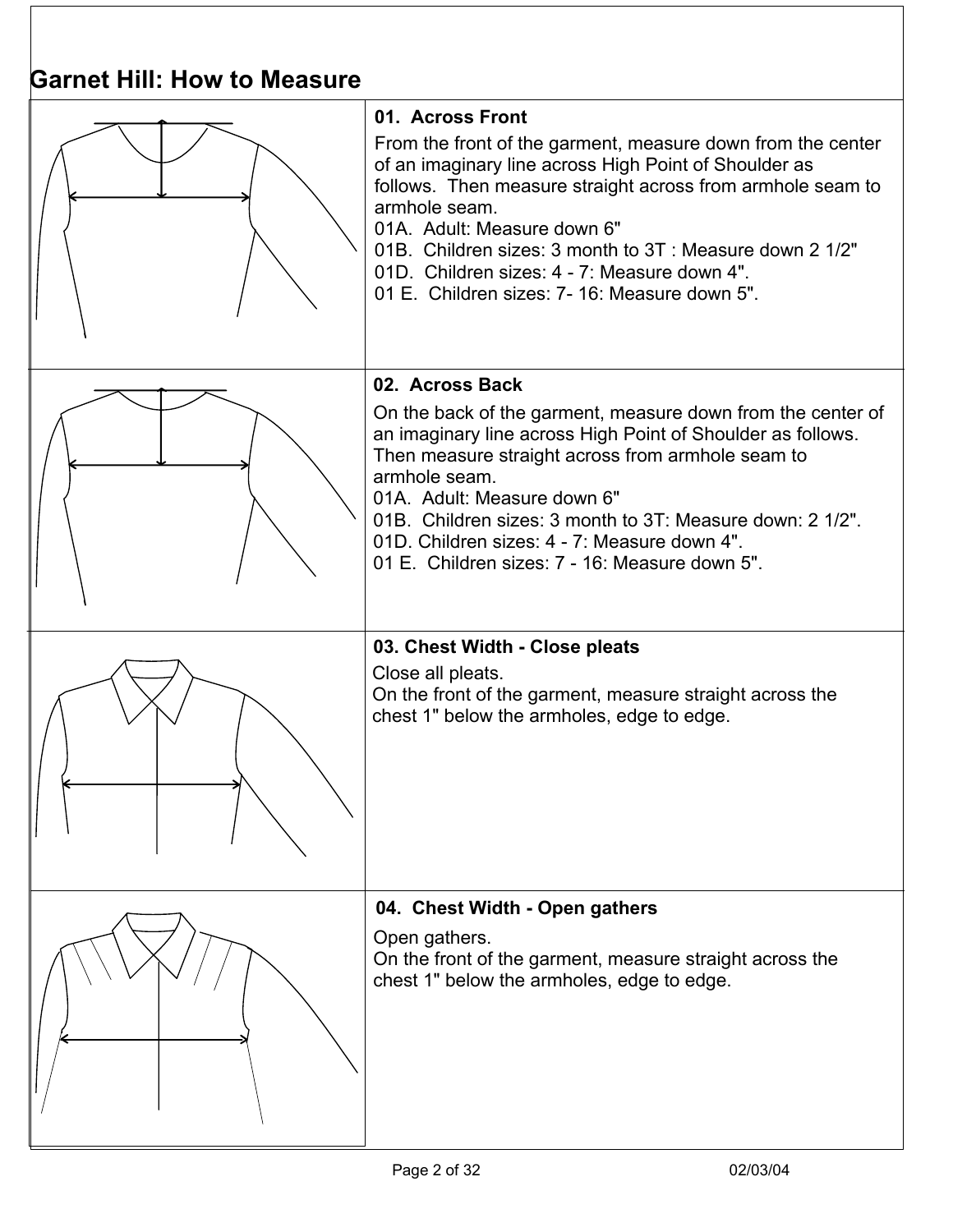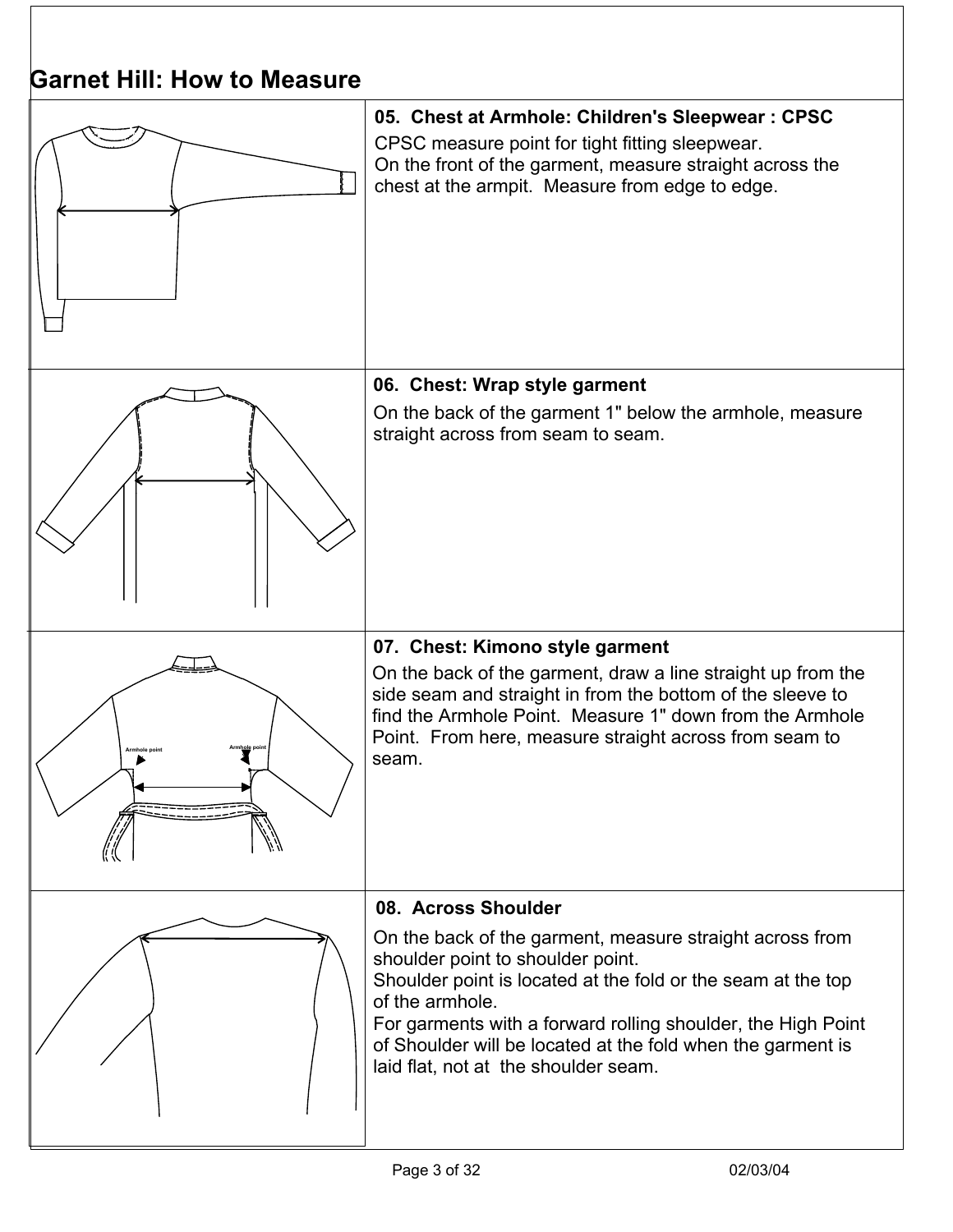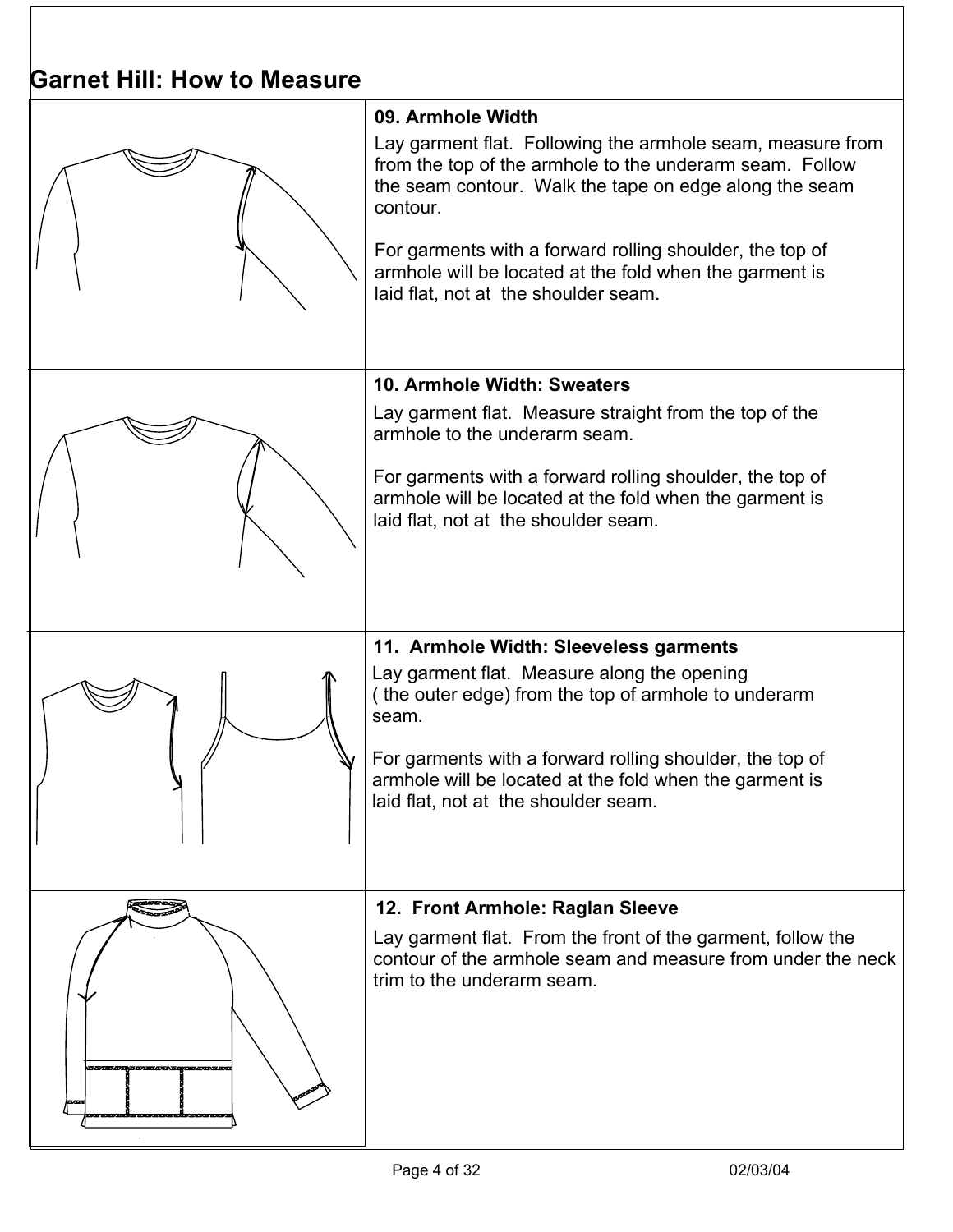| <b>Garnet Hill: How to Measure</b> |                                                                                                                                                                                                                                                                                                                                        |
|------------------------------------|----------------------------------------------------------------------------------------------------------------------------------------------------------------------------------------------------------------------------------------------------------------------------------------------------------------------------------------|
|                                    | 13. Back Armhole: Raglan Sleeve<br>Lay garment flat. From the back of the garment, follow the<br>contour of the armhole seam and measure from under the neck<br>to the underarm seam.                                                                                                                                                  |
|                                    | 14. Neck Opening: Seam to Seam<br>On the front of the garment, measure across<br>the neck opening from seam to seam at High Point of Shoulder<br>For garments with a forward rolling shoulder, the High Point<br>of Shoulder will be located at the fold when the garment is<br>laid flat, not at the shoulder seam.                   |
|                                    | 15. Neck Opening: Edge to Edge<br>On the front of the garment, measure across<br>the neck opening from inside edge to inside edge at High<br>Point of Shoulder.<br>For garments with a forward rolling shoulder, the High Point<br>of Shoulder will be located at the fold when the garment is<br>laid flat, not at the shoulder seam. |
|                                    | 16. Front Neck Width: Garment with spaghetti strap<br>On the front of the garment, measure across the neck at<br>strap junction from inside edge to inside edge.                                                                                                                                                                       |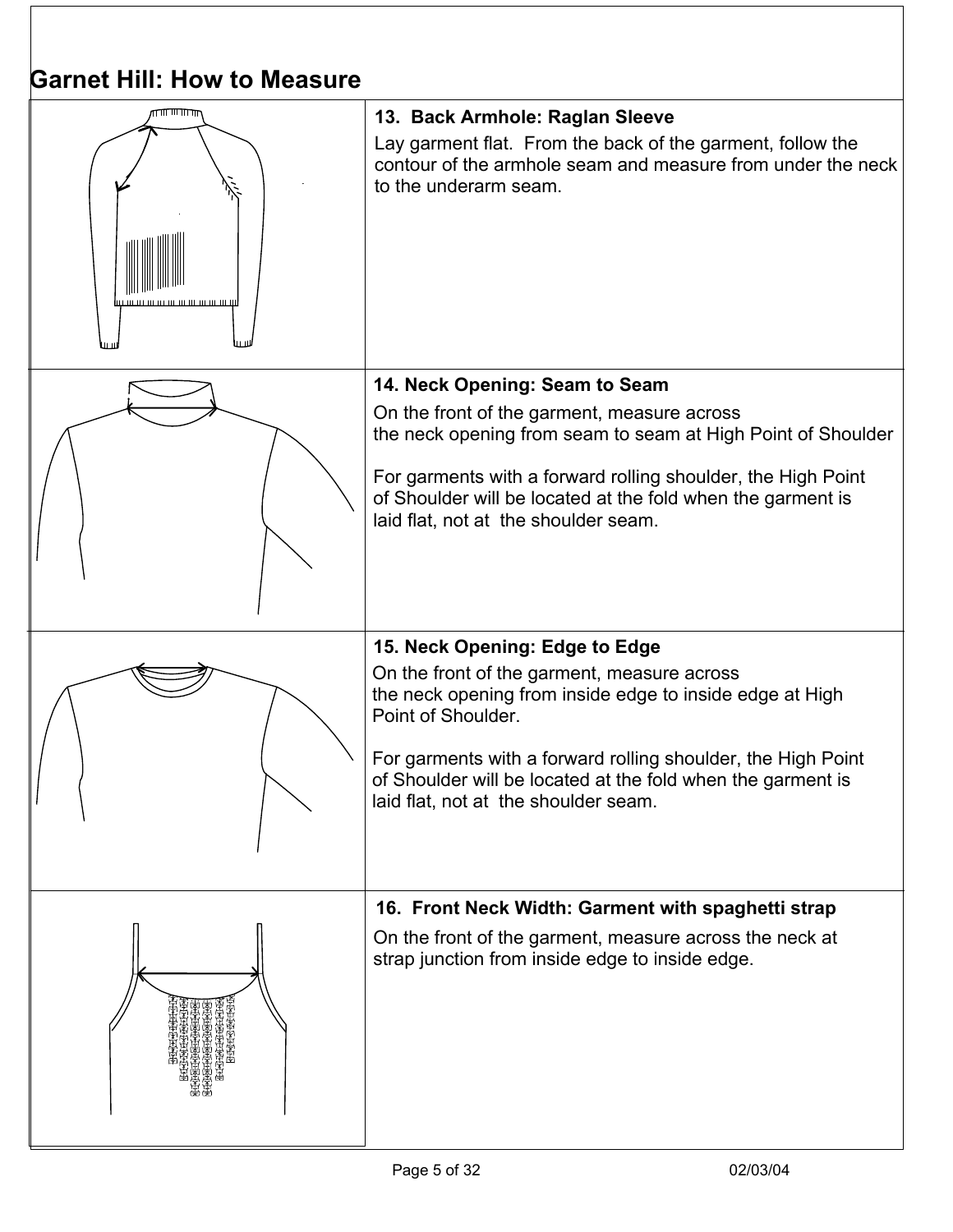| OAITIEL MIII. HOW LO MEASULE |                                                                                                                                                                                                                                                                                                                                                        |  |
|------------------------------|--------------------------------------------------------------------------------------------------------------------------------------------------------------------------------------------------------------------------------------------------------------------------------------------------------------------------------------------------------|--|
|                              | 17. Front Neck Depth: To top edge<br>On the front of the garment, measure from the center<br>of the imaginary line across the High Point of Shoulder down<br>to the top edge.<br>For garments with a forward rolling shoulder, the High Point<br>of Shoulder will be located at the fold when the garment is<br>laid flat, not at the shoulder seam.   |  |
|                              | 18. Front Neck Depth: To seam<br>On the front of the garment, measure from the center of the<br>imaginary line across the High Point of Shoulder, down to<br>the neck seam.<br>For garments with a forward rolling shoulder, the High Point<br>of Shoulder will be located at the fold when the garment is<br>laid flat, not at the shoulder seam.     |  |
| Ō                            | 19. Front Neck Depth: To button<br>On the front of the garment, measure from the center of a<br>line across the High Point of Shoulder down to the center of<br>the top button.<br>For garments with a forward rolling shoulder, the High Point<br>of Shoulder will be located at the fold when the garment is<br>laid flat, not at the shoulder seam. |  |
|                              | 20. Back Neck Width: Garment with spaghetti strap<br>On the back of the garment, measure across the neck at<br>strap junction from inside edge to inside edge.<br>On spaghetti strap garments, across shoulder and back neck<br>width are the same point of measure.                                                                                   |  |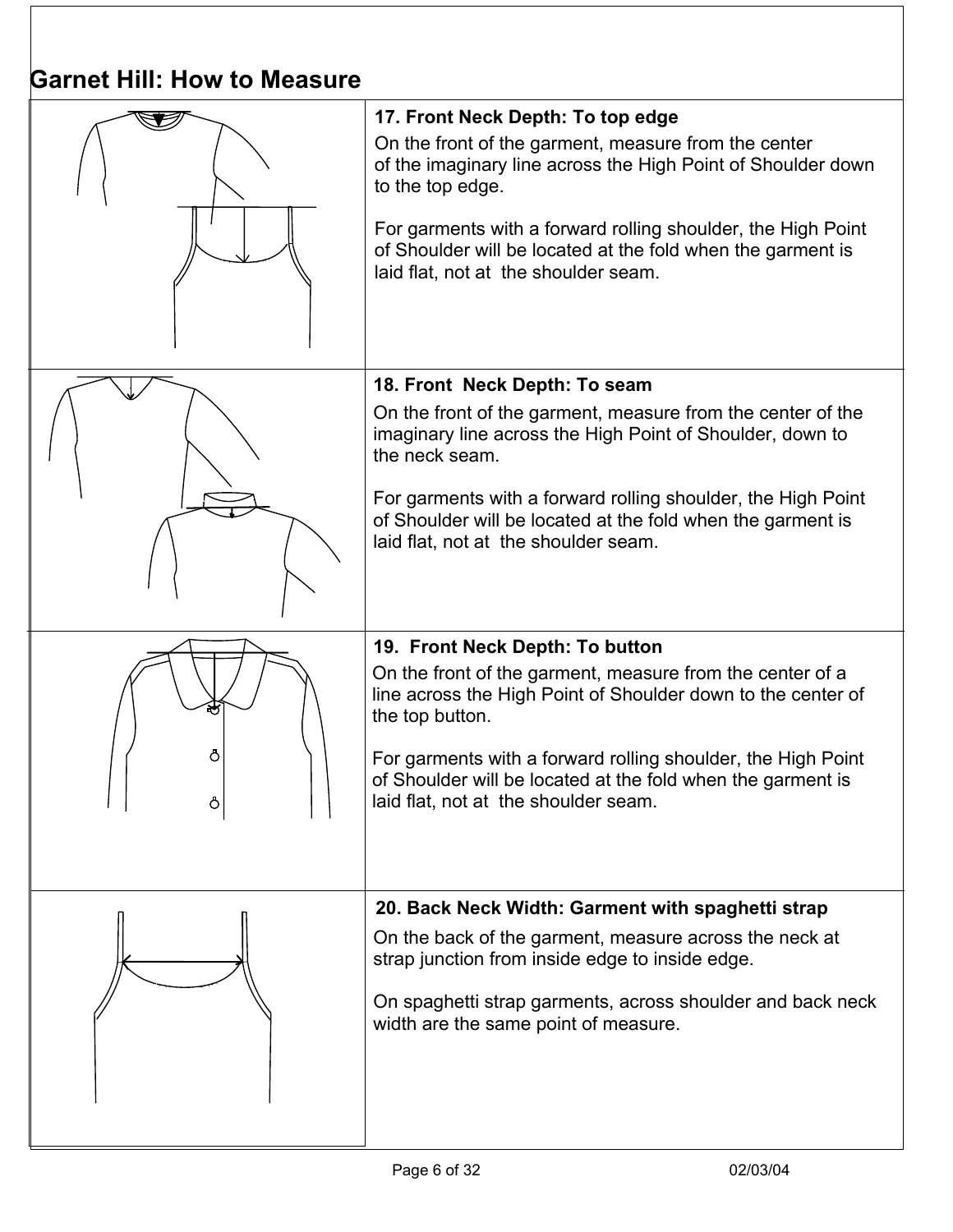| Odrijel Hiji. How lo measure                                           |                                                                                                                                                                                                                                                                                                                                                           |  |
|------------------------------------------------------------------------|-----------------------------------------------------------------------------------------------------------------------------------------------------------------------------------------------------------------------------------------------------------------------------------------------------------------------------------------------------------|--|
|                                                                        | 21. Back Neck Depth: To top edge<br>On the back of the garment, measure from the center<br>of the imaginary line across the High Point of Shoulder down<br>to the edge of binding,<br>For garments with a forward rolling shoulder, the High Point<br>of Shoulder will be located at the fold when the garment is<br>laid flat, not at the shoulder seam. |  |
|                                                                        |                                                                                                                                                                                                                                                                                                                                                           |  |
|                                                                        | 22. Back Neck Depth: To seam<br>On the back of the garment, measure from the center of the<br>imaginary line across the High Point of Shoulder, down to<br>the neck seam.                                                                                                                                                                                 |  |
|                                                                        | For garments with a forward rolling shoulder, the High Point<br>of Shoulder will be located at the fold when the garment is<br>laid flat, not at the shoulder seam.                                                                                                                                                                                       |  |
|                                                                        | 23. Center Back Sleeve Length: Set in sleeve                                                                                                                                                                                                                                                                                                              |  |
| 1/2 of Across Shoulder<br>Measurement Set at<br>Shoulder Point or Seam | Mark 1/2 of the Across Shoulder measurement on tape<br>measure. Place this measure point at the top of the armhole<br>where the sleeve and shoulder join. From this point measure<br>STRAIGHT to the bottom of the sleeve.                                                                                                                                |  |
|                                                                        | I.E. If the Across Shoulder measures 17", place the 8 1/2"<br>measurement of the tape measure at the top of the<br>shoulder and measure to the bottom of the sleeve.                                                                                                                                                                                      |  |
|                                                                        | 24. Center Back Sleeve Length: Raglan Sleeve                                                                                                                                                                                                                                                                                                              |  |
| 1/2 of Neck Width<br>Measure Set at<br><b>Neck Side Point</b>          | Mark 1/2 of Neck Width measurement on tape. Place this<br>measure point at Neck Side point. From this point,<br>measure following the contour to the bottom of the sleeve.<br>I.E. If the Neck Width measures 7", place the 3 1/2"<br>measurement of the tape measure at the Neck Side point<br>and measure to the bottom of the sleeve.                  |  |
|                                                                        |                                                                                                                                                                                                                                                                                                                                                           |  |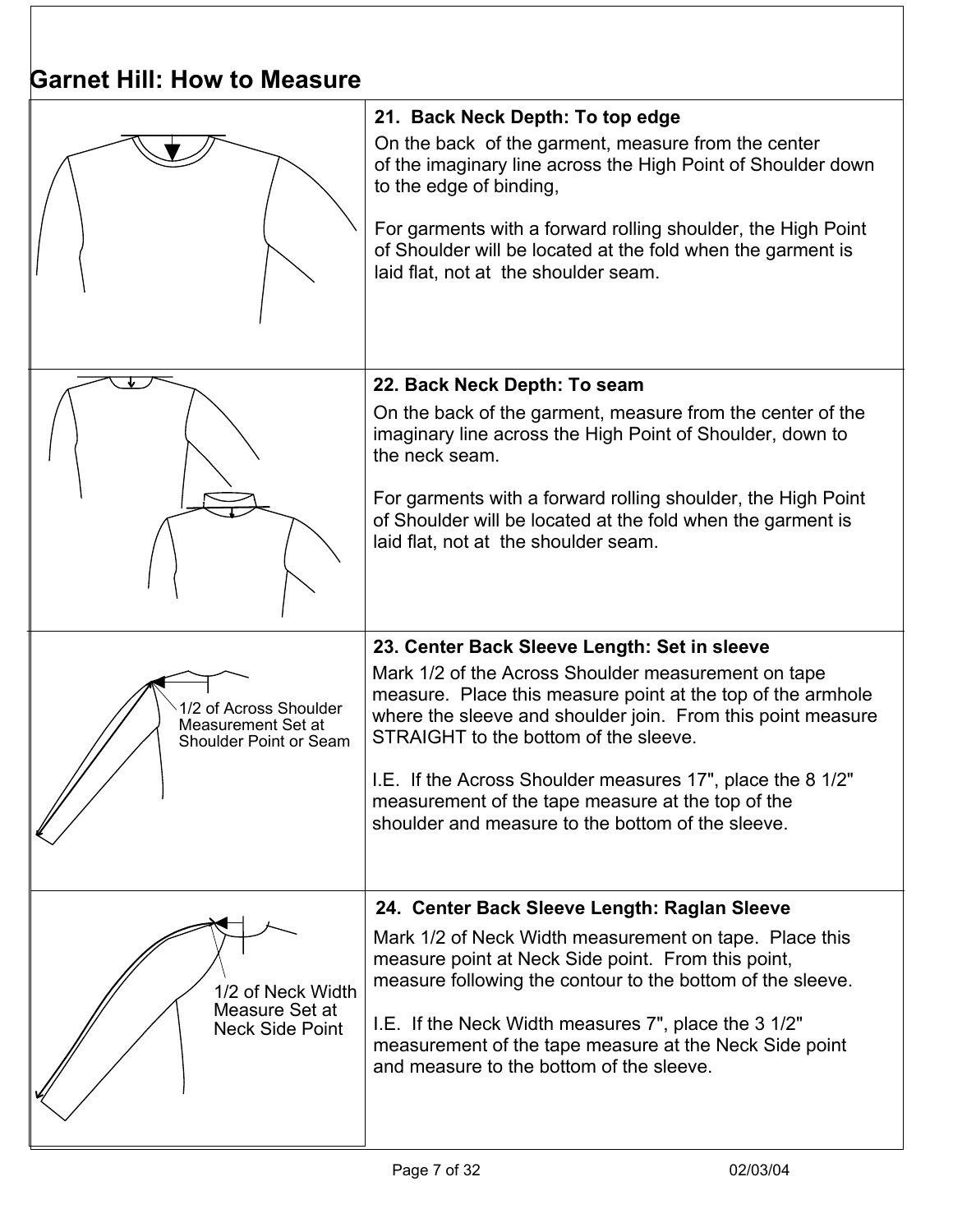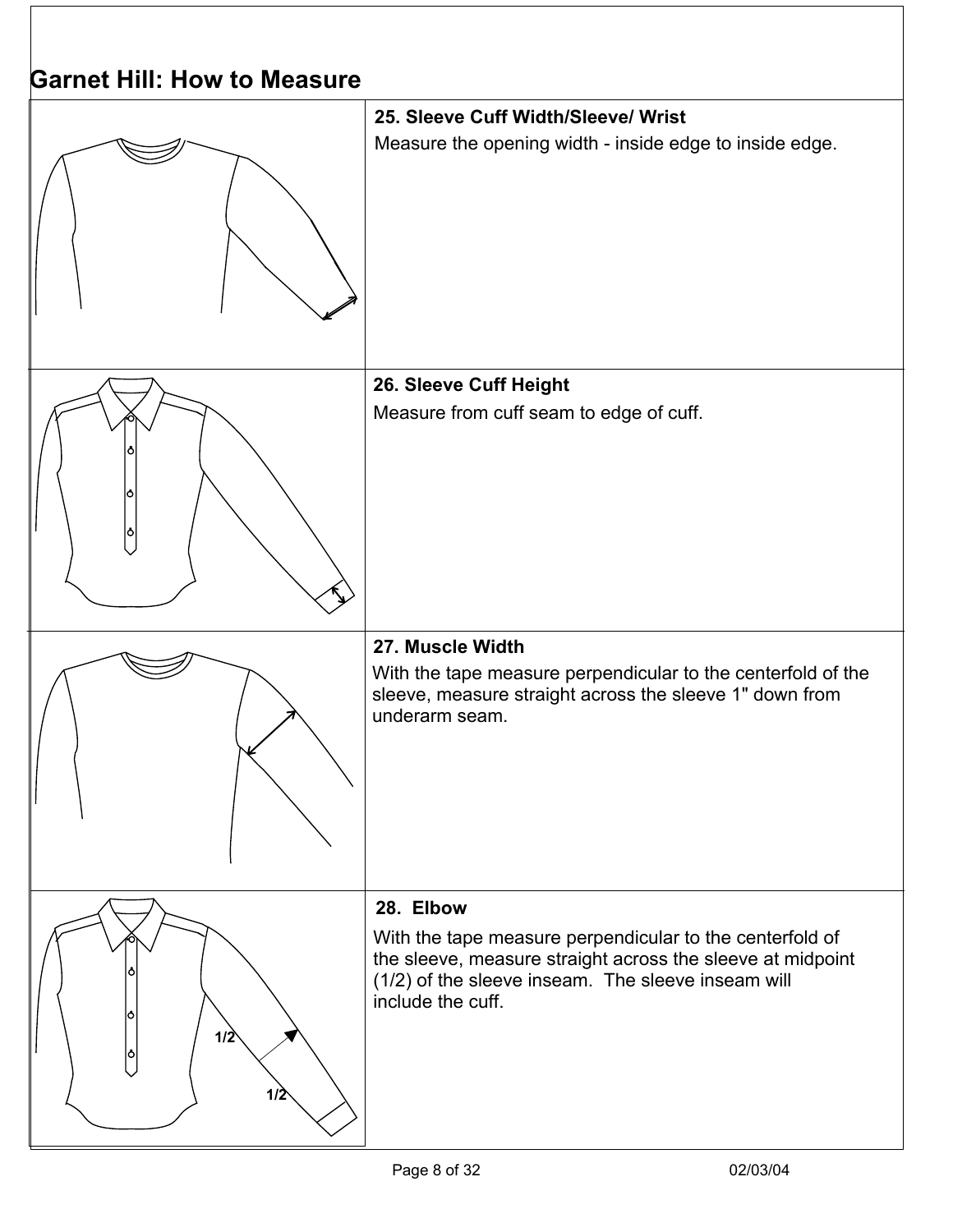| <b>Garnet Hill: How to Measure</b> |                                                                                                                                                                                                       |
|------------------------------------|-------------------------------------------------------------------------------------------------------------------------------------------------------------------------------------------------------|
|                                    | 29. Waist Opening: Relaxed: Pants, Skirts<br>Match the front waist to the back waist.<br>Measure side to side inside the waistband following the<br>contour of the waistband.                         |
|                                    | 30. Waist Opening: Stretched: Pants, Skirts<br>Match the front waist to the back waist.<br>Measure side to side inside the waistband with the elastic<br>fully stretched. Do not overstretch.         |
| O<br>O<br>$\circ$<br>$\circ$       | 31. Waist: All in One- CPSC measure point<br>CPSC measure point for tight fitting sleepwear.<br>At the narrowest location between under arm and crotch,<br>measure straight across from edge to edge. |
|                                    | 32. Waist: Bottom Opening Width: CPSC<br>CPSC measure point for tight fitting sleepwear.<br>Measure straight across the bottom opening from inner<br>edge to inner edge.                              |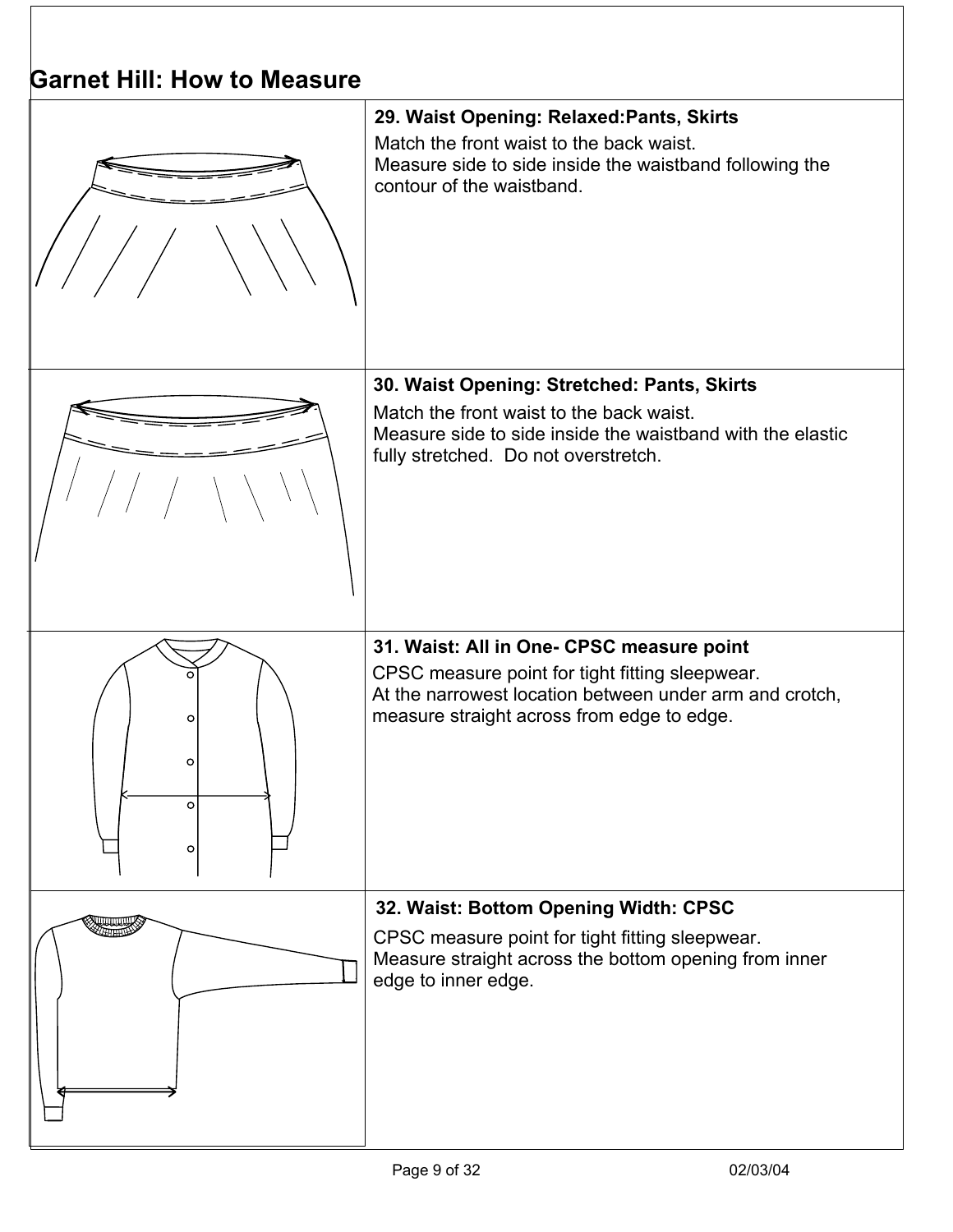| Garnet Hill: How to Measure |                                                                                                                                                                                                                                                                                                                                                                                                                                                                                                                             |  |
|-----------------------------|-----------------------------------------------------------------------------------------------------------------------------------------------------------------------------------------------------------------------------------------------------------------------------------------------------------------------------------------------------------------------------------------------------------------------------------------------------------------------------------------------------------------------------|--|
|                             | 33. Waist Width: Garments with a waist seam<br>On the front of the garment, measure from edge to edge along<br>the waist seam.                                                                                                                                                                                                                                                                                                                                                                                              |  |
|                             | 34. Waist Width: Wrap Garment<br>On the back of the garment.<br>Measure down from the High Point of Shoulder as follows,<br>then measure straight across from edge to edge.<br>08A. Women's/ Men's: Measure down: 17"<br>08B. Petites: Measure down: 16 1/4"<br>08C. Children: Measure down: 11"<br>* The distance to measure down may vary by style. Use the<br>distance given in the specification.                                                                                                                       |  |
|                             | 35. Waist Width: Garments with no waist seam<br>On front of garment, measure down from the High Point of<br>Shoulder, then measure straight across from edge to edge.<br>08A. Women's/ Men's: Measure down: 17"<br>08B. Petites: Measure down: 16 1/4"<br>08C. Children: Measure down: 11"<br>* The distance to measure down may vary by style. Refer to<br>specification.                                                                                                                                                  |  |
|                             | 36. Low Hip/Seat: (Straight) From waist seam: Close pleats<br>Lay garment flat, matching front and back waist seams.<br>CLOSE ANY PLEATS. At the center front of the garment,<br>measure down from the bottom of the waistband as follows.<br>then measure STRAIGHT across from edge to edge.<br>36 A. Adult: Measure down 8"<br>36 B. Petite: Measure down 7"<br>36 C. Children sizes: 3 month to 3T: Measure down 4"<br>36 D. Children sizes 4-7 : Measure down 5 1/2"<br>36 E. Children sizes: 8-12: Measure down 6 1/2" |  |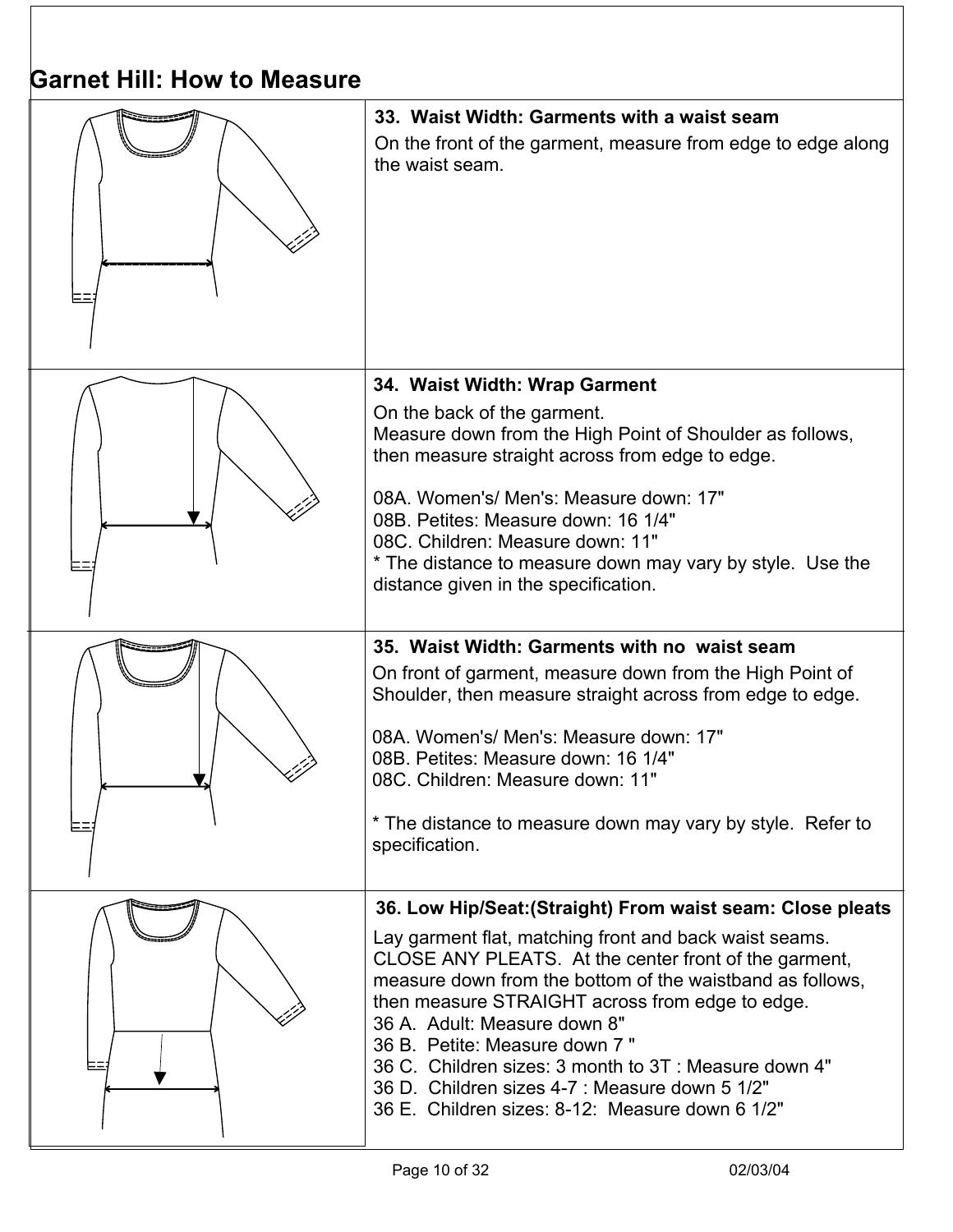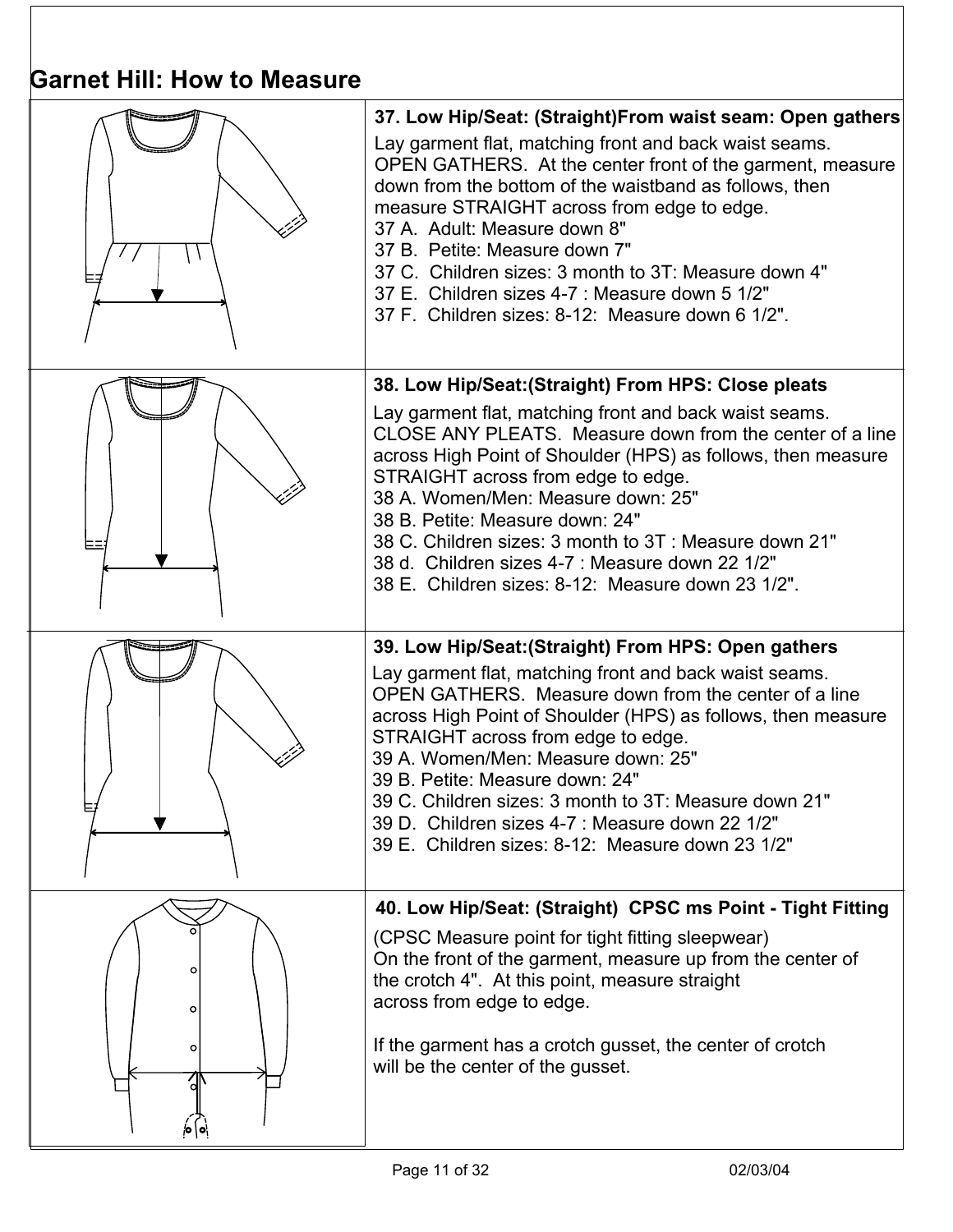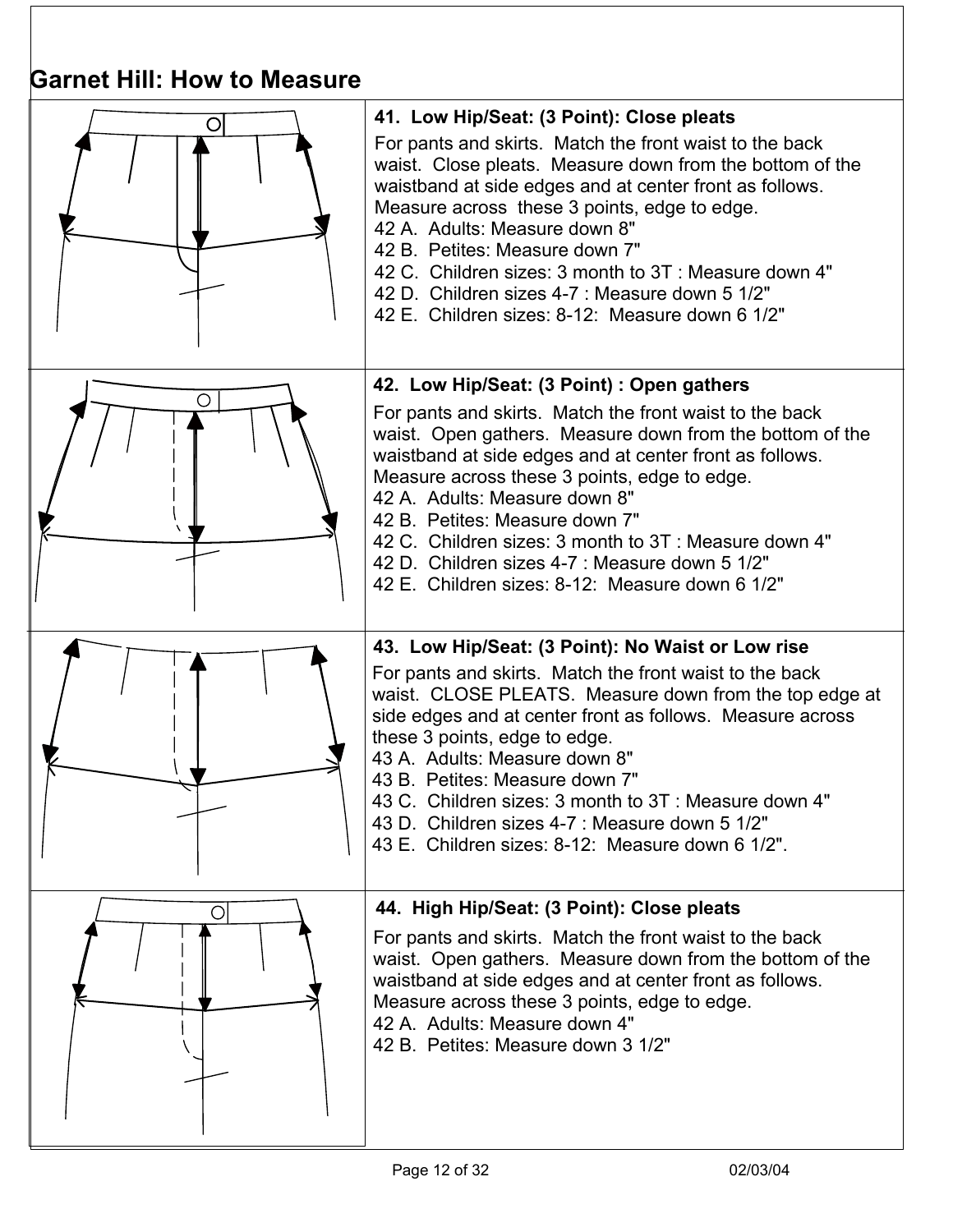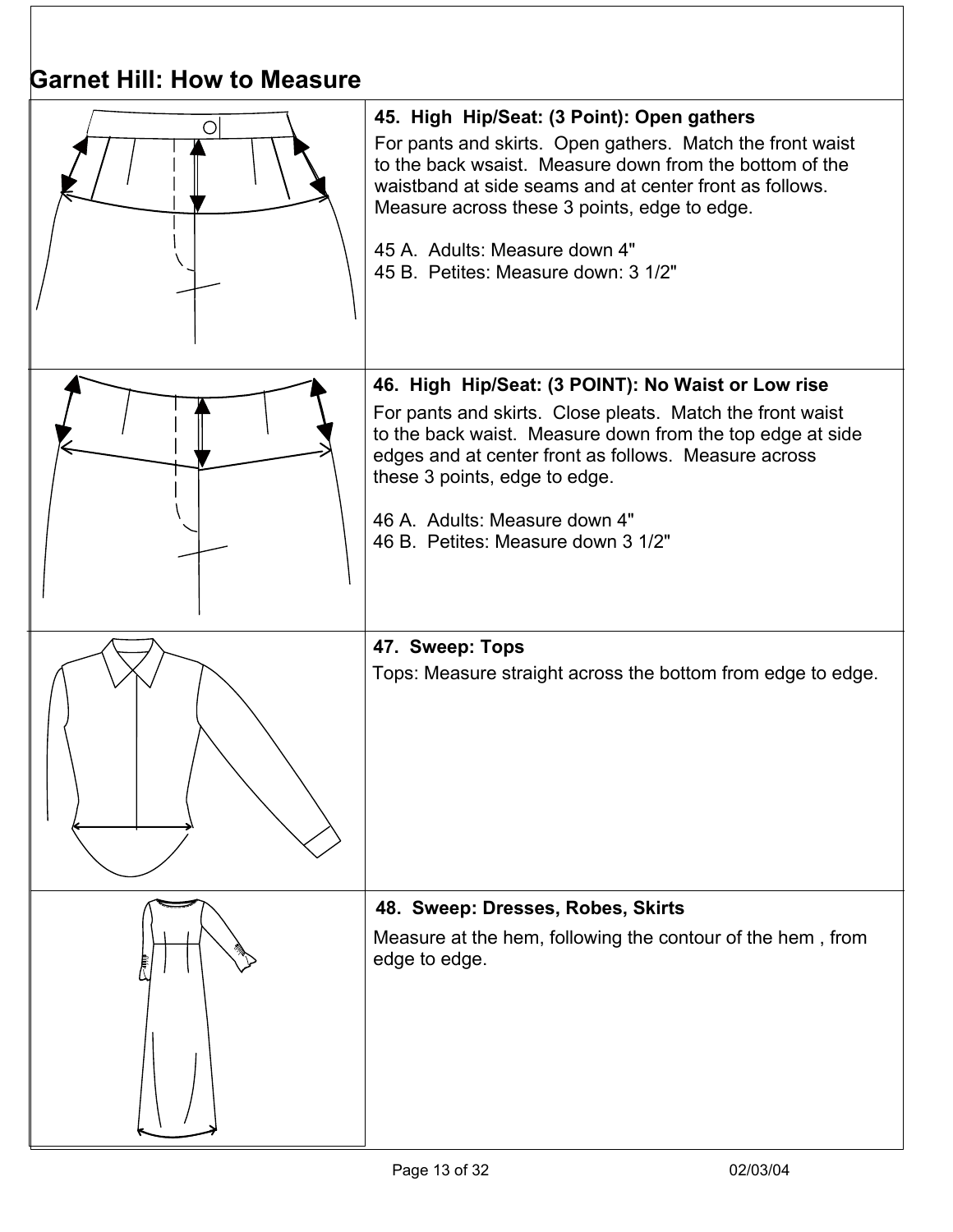| <b>Garnet Hill: How to Measure</b> |                                                                                                                                                                                                                                                                                                                                                                |  |
|------------------------------------|----------------------------------------------------------------------------------------------------------------------------------------------------------------------------------------------------------------------------------------------------------------------------------------------------------------------------------------------------------------|--|
|                                    | 49. Sweep: Garments with vents<br>Measure straight across at the top of the vent or slits<br>from edge to edge.                                                                                                                                                                                                                                                |  |
|                                    | 50. Sweep: Wrap Styles<br>From the back of the garment, measure from seam to seam<br>following the contour of the hem.                                                                                                                                                                                                                                         |  |
|                                    | 51. Center Back Length<br>On the back of the garment, measure from the center of the<br>imaginary line across the High Point of Shoulder straight<br>down to the bottom of the garment.<br>For garments with a forward rolling shoulder, the High Point<br>of Shoulder will be located at the fold when the garment is<br>laid flat, not at the shoulder seam. |  |
|                                    | 52. Center Back Length: Skirts with waistband<br>From the back of the skirt, match the front and back<br>waists. At center back, measure from below the waistband<br>to the bottom of the garment.                                                                                                                                                             |  |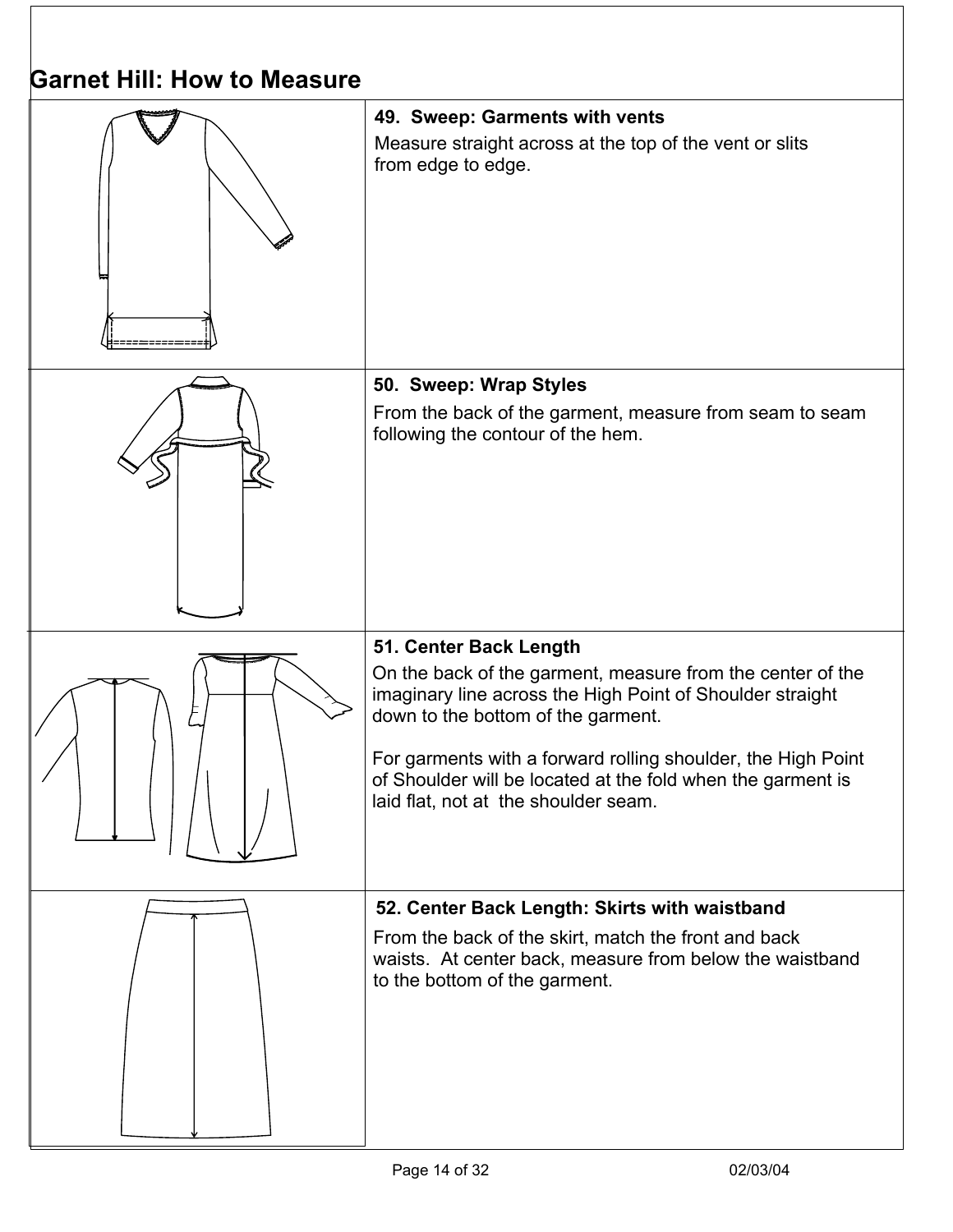

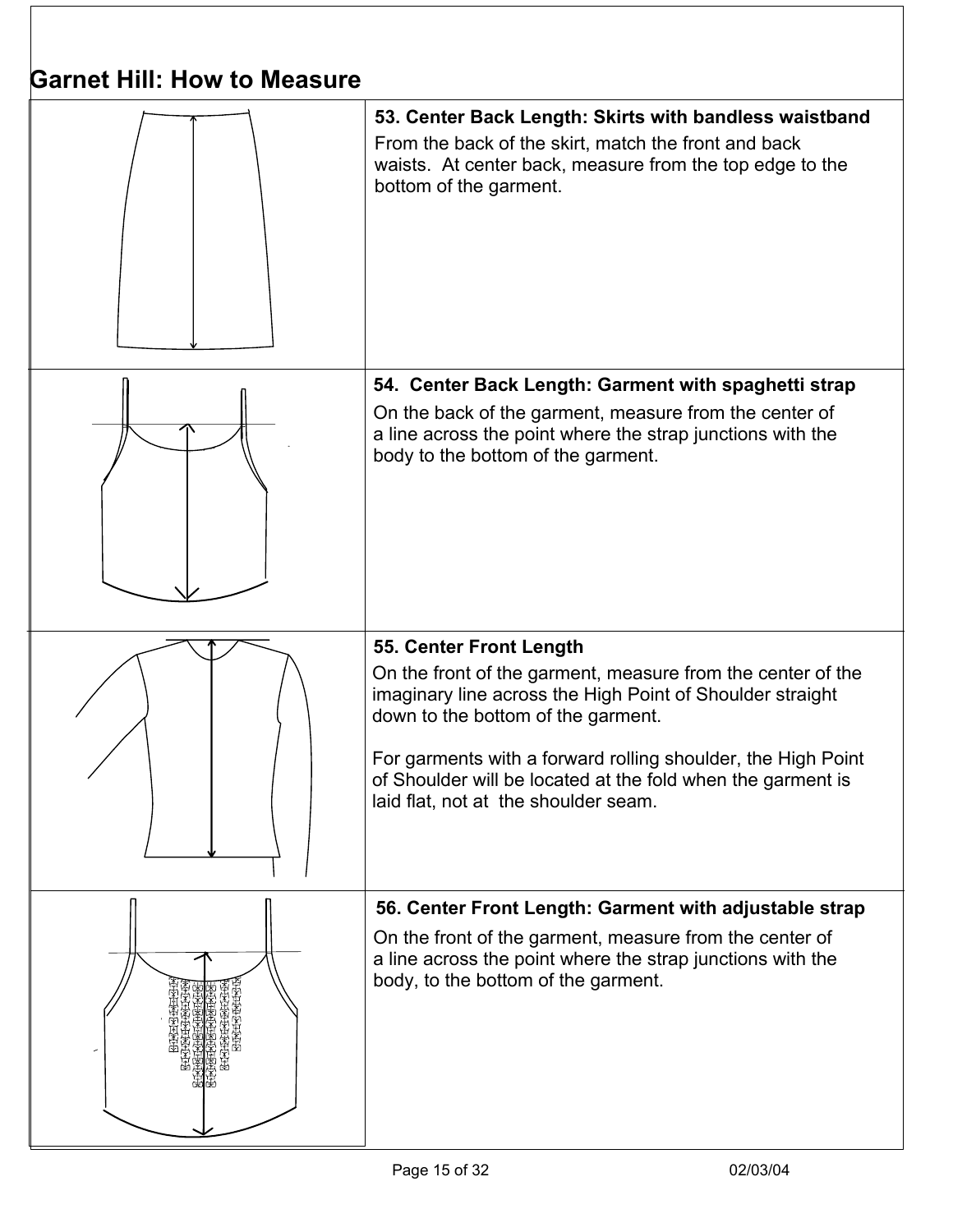| OAITICL MIII. MOW LO IVICASUI C |                                                                                                                                                                                                                                                                                 |  |
|---------------------------------|---------------------------------------------------------------------------------------------------------------------------------------------------------------------------------------------------------------------------------------------------------------------------------|--|
|                                 | 57. Bodice Seam Placement: Front<br>(Only for garments with defined waist)<br>From the front of the garment, measure from the center of<br>the imaginary line across the High Point of Shoulder to the<br>waist seam.                                                           |  |
|                                 | 58. Bodice Seam Placement: Back<br>(Only for garments with defined waist)<br>From the back of the garment, measure from the center of<br>the imaginary line across the High Point of Shoulder to the<br>waist seam.                                                             |  |
|                                 | 59. Yoke Depth<br>Measure from the imaginary line across the High Point<br>of Shoulder to the yoke seam.<br>For garments with a forward rolling shoulder, the High Point<br>of Shoulder will be located at the fold when the garment is<br>laid flat, not at the shoulder seam. |  |
| ר                               | 60. Thigh<br>Lay garment flat. On the front, from 1" below the crotch,<br>measure straight across the leg from edge to edge,<br>perpendicualr to the grain of the fabric.                                                                                                       |  |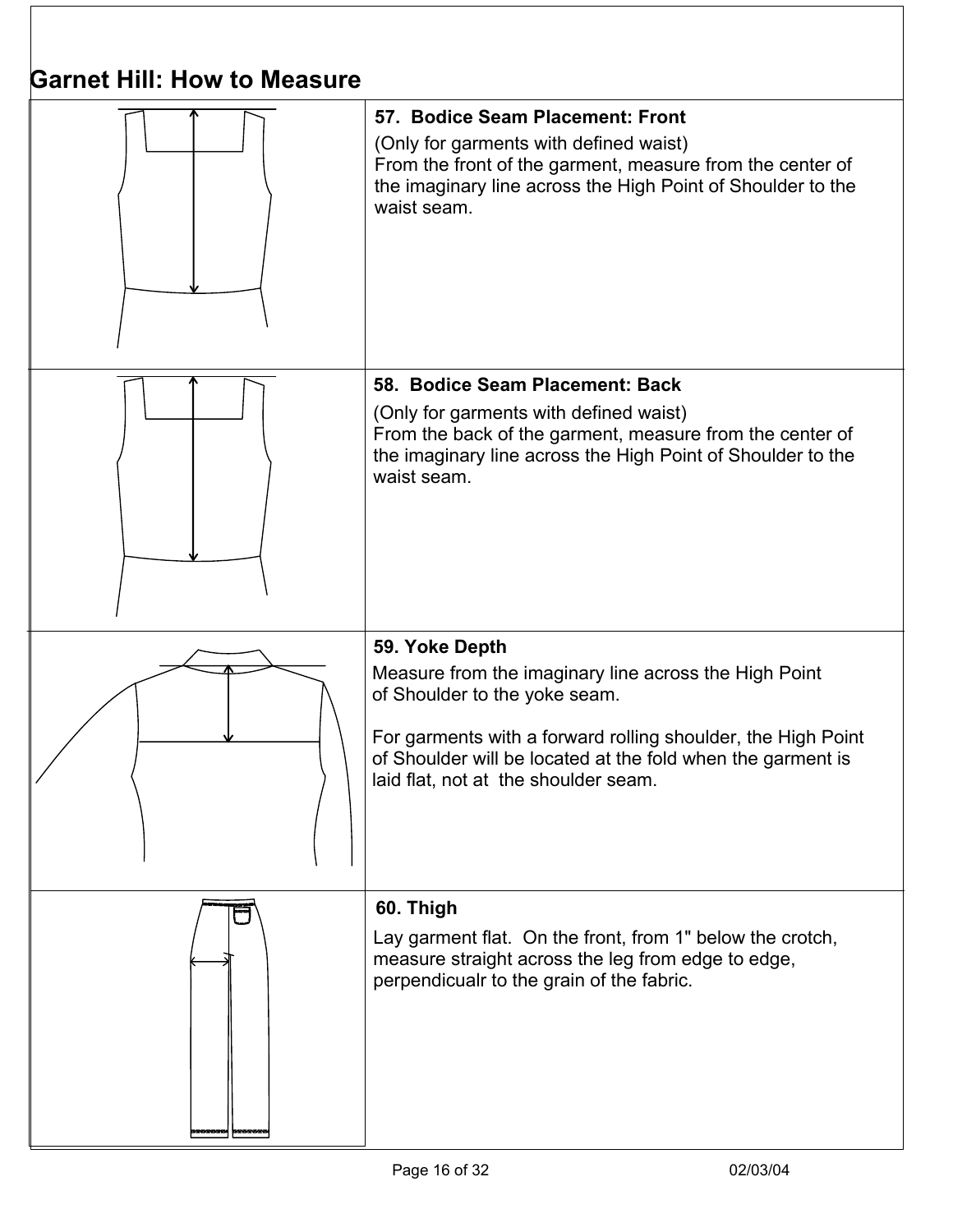| Garnet Hill: How to Measure |                                                                                                                                                                                                                                                                                                                                                                                                                                                  |  |
|-----------------------------|--------------------------------------------------------------------------------------------------------------------------------------------------------------------------------------------------------------------------------------------------------------------------------------------------------------------------------------------------------------------------------------------------------------------------------------------------|--|
| Gusset<br>Ħ                 | 61. Thigh: Infant All in One, Long Johns<br>CPSC measure point for tight fitting sleepwear.<br>From the back of the garment, measure 1" down from the<br>center of the crotch. Then measure straight across the<br>leg from edge to edge.<br>If the garment has a crotch gusset: Fold the gusset to<br>find the center point. Measure across gusset 1" from the<br>center, from this point measure straight across the leg<br>from edge to edge. |  |
|                             | 62. Knee: Adult<br>Lay garment flat. On the front, measure down 12" from the<br>crotch. From this point, measure straight across<br>the leg from edge to edge, perpendicular to the grain of the<br>fabric.                                                                                                                                                                                                                                      |  |
| 1/2<br>1/2                  | 63. Knee: Children's sizes<br>Lay garment flat. At the midpoint of the inseam (1/2 way)<br>measure straight across the leg from edge to edge,<br>perpendicular to the grain of the fabric.                                                                                                                                                                                                                                                       |  |
|                             | 64. Leg Opening / Leg Cuff Opening<br>Measure straight across the bottom opening from inner edge<br>to inner edge                                                                                                                                                                                                                                                                                                                                |  |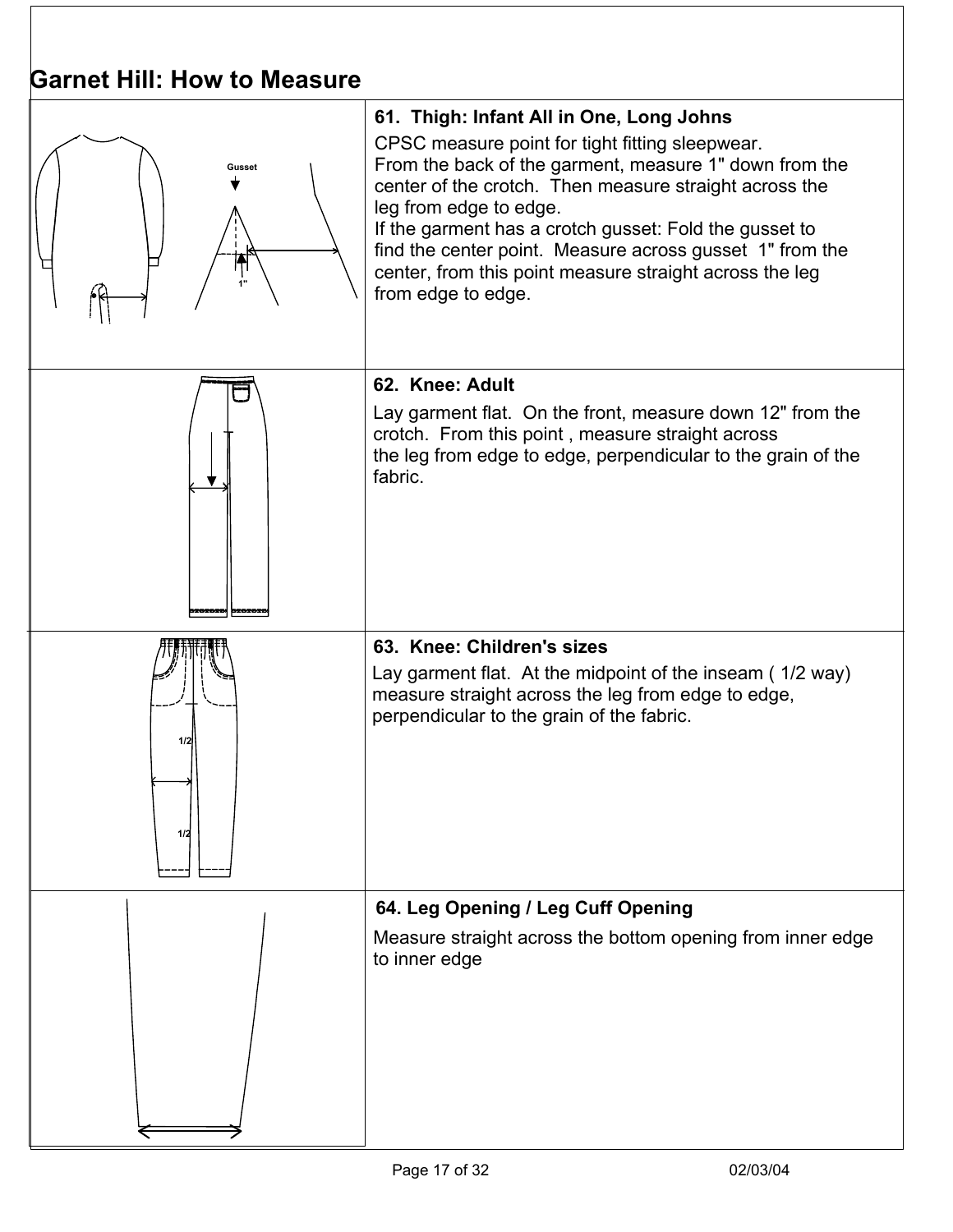| PANIC HIII. HOW LO MCQJULU |                                                                                                                                                                                                                                                                                                                                                                                                                              |  |
|----------------------------|------------------------------------------------------------------------------------------------------------------------------------------------------------------------------------------------------------------------------------------------------------------------------------------------------------------------------------------------------------------------------------------------------------------------------|--|
|                            | 65. Inseam<br>Fold the pant matching the inseams and outseams.<br>Fold one leg back. Measure from where the crotch seam<br>joins the inseam to the bottom of the pant leg.<br>On Long Johns measure from the center bottom of the gusset<br>to the bottom of the leg.                                                                                                                                                        |  |
|                            | 66. Outseam: Garments with waistband<br>Fold the pant matching the inseams and outseams. Lay the<br>garment flat as folded. Measure from the bottom of the<br>waistband to the bottom of the garment following the contour<br>of the side seam.                                                                                                                                                                              |  |
|                            | 67. Outseam: Garments with bandless waistband<br>Fold the pant matching the inseams and outseams. Lay the<br>garment flat as folded. Measure from the top edge<br>to the bottom of the garment following the contour of<br>the side seam.                                                                                                                                                                                    |  |
|                            | 68. Front Rise: Garments with waistband<br>Fold the pant matching the inseams and outseams.<br>Lay the garment flat as folded. Lift one side to uncover the<br>front rise. Following the contour of the seam, measure from<br>the bottom of the waistband to the point where the crotch<br>seam joins the inseam (or to the center of a<br>gusset on Long johns). Walk the measuring tape on edge<br>along the seam contour. |  |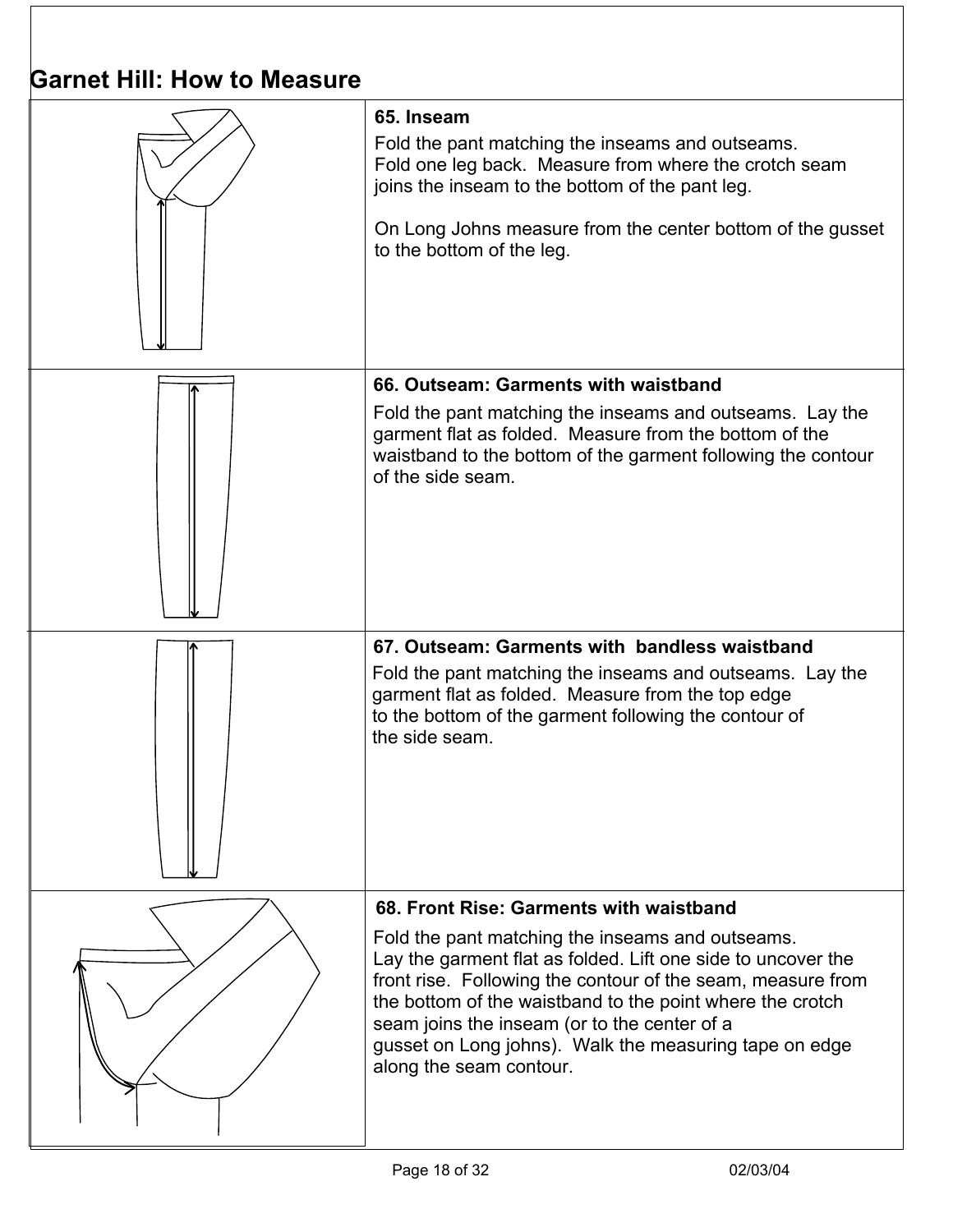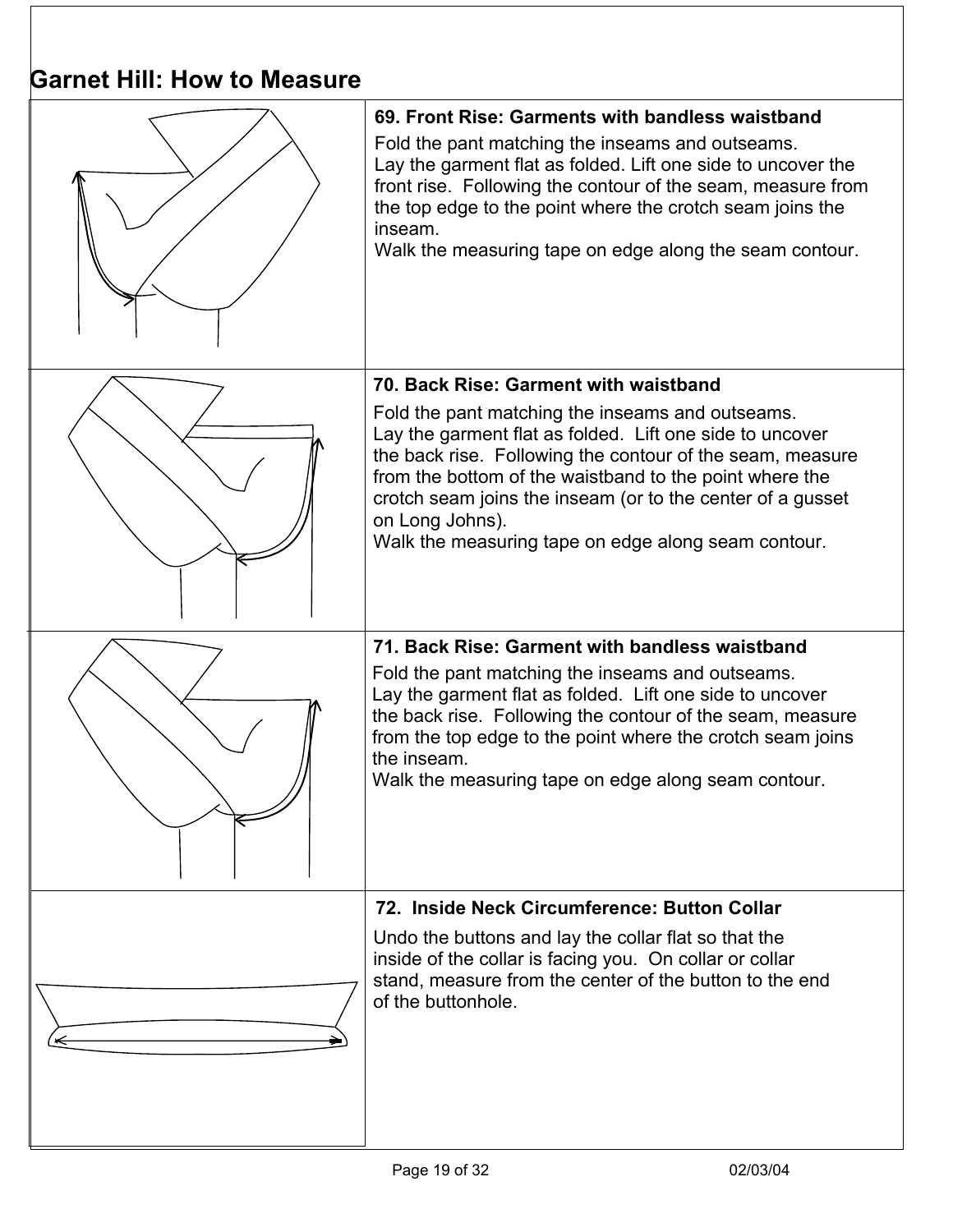| <b>Garnet Hill: How to Measure</b> |                                                                                                                                                                                                                                                                                       |
|------------------------------------|---------------------------------------------------------------------------------------------------------------------------------------------------------------------------------------------------------------------------------------------------------------------------------------|
| <b>Collar Poin</b><br>B            | 73. Collar Point<br>Measure from collar join seam to collar point.<br>For a curved collar, collar point is determined by the<br>intersection of points A and B as shown                                                                                                               |
|                                    | 74. Center Back Collar/Neck Band Height<br>At center back of the collar, measure from the neck seam to<br>the top edge of the neck band, or collar (this<br>includes the collar stand if applicable).<br>This measurement does not include trim applied to the edge<br>of the collar. |
|                                    | 75. Hood Height<br>Fold the hood in half matching the edges. Measure from the<br>neck seam at the shoulder to the top of the hood.                                                                                                                                                    |
|                                    | 76. Hood Width<br>Fold the hood in half matching the front edges.<br>At the widest point, measure straight across from edge to<br>edge, perpendicular to the opening.                                                                                                                 |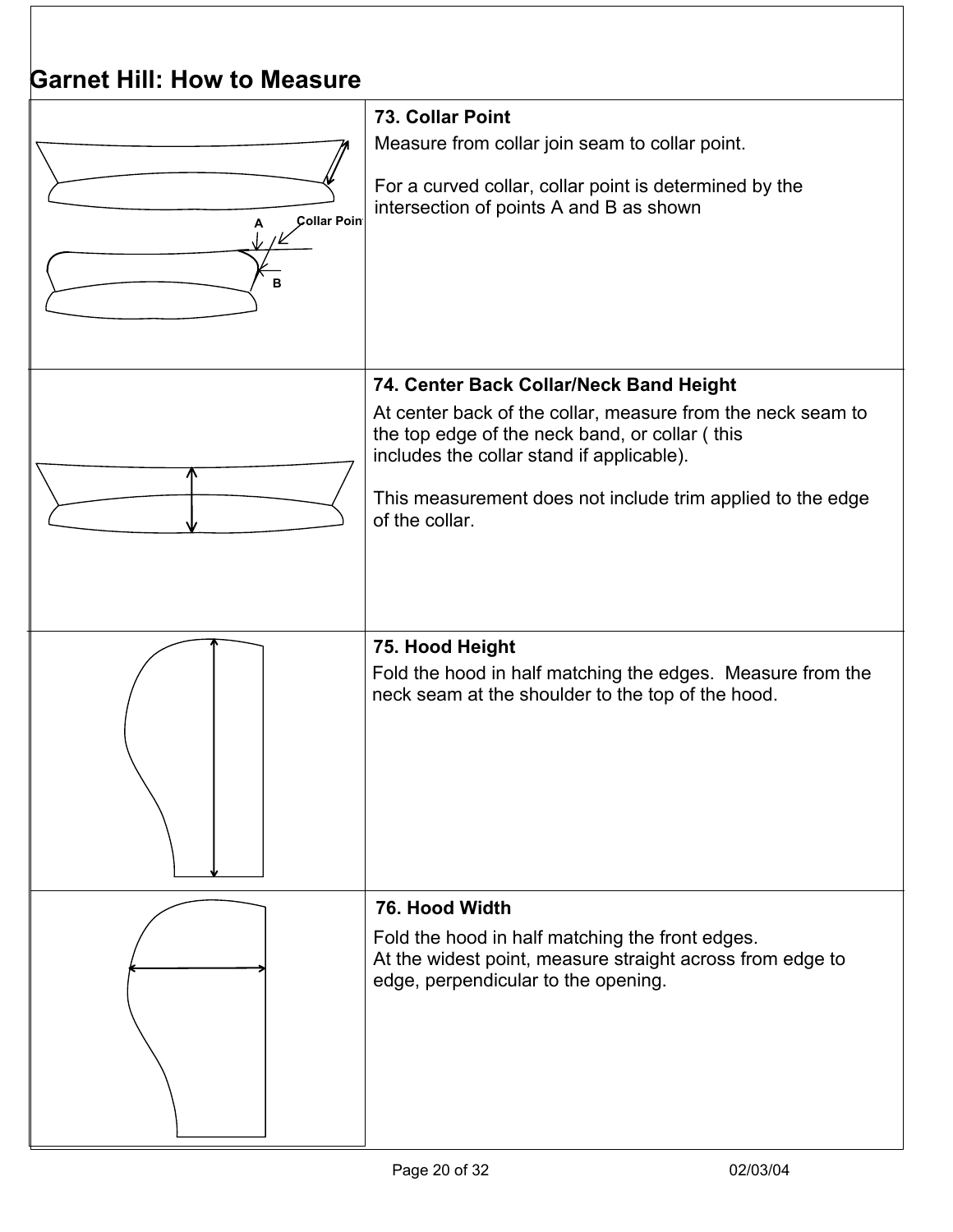| Garnet Hill: How to Measure  |                                                                                                                                                                        |  |
|------------------------------|------------------------------------------------------------------------------------------------------------------------------------------------------------------------|--|
|                              | 77. Zipper Opening - Functional<br>With the zipper open, measure from the top stop to the<br>bottom of the zipper stop.                                                |  |
|                              | 78. Body Length: All in One<br>On the back of the garment, measure from the High Point of<br>Shoulder to the bottom of the garment.                                    |  |
|                              | 79. Body Length (Diagonal) All in One<br>On the back of the garment, measure from the High Point<br>of Shoulder to the center of the crotch panel or crotch<br>gusset. |  |
| $\circ$<br>O<br>$\circ$<br>O | 80. Leg Cuff Height<br>Measure from the cuff seam to the edge of the cuff.                                                                                             |  |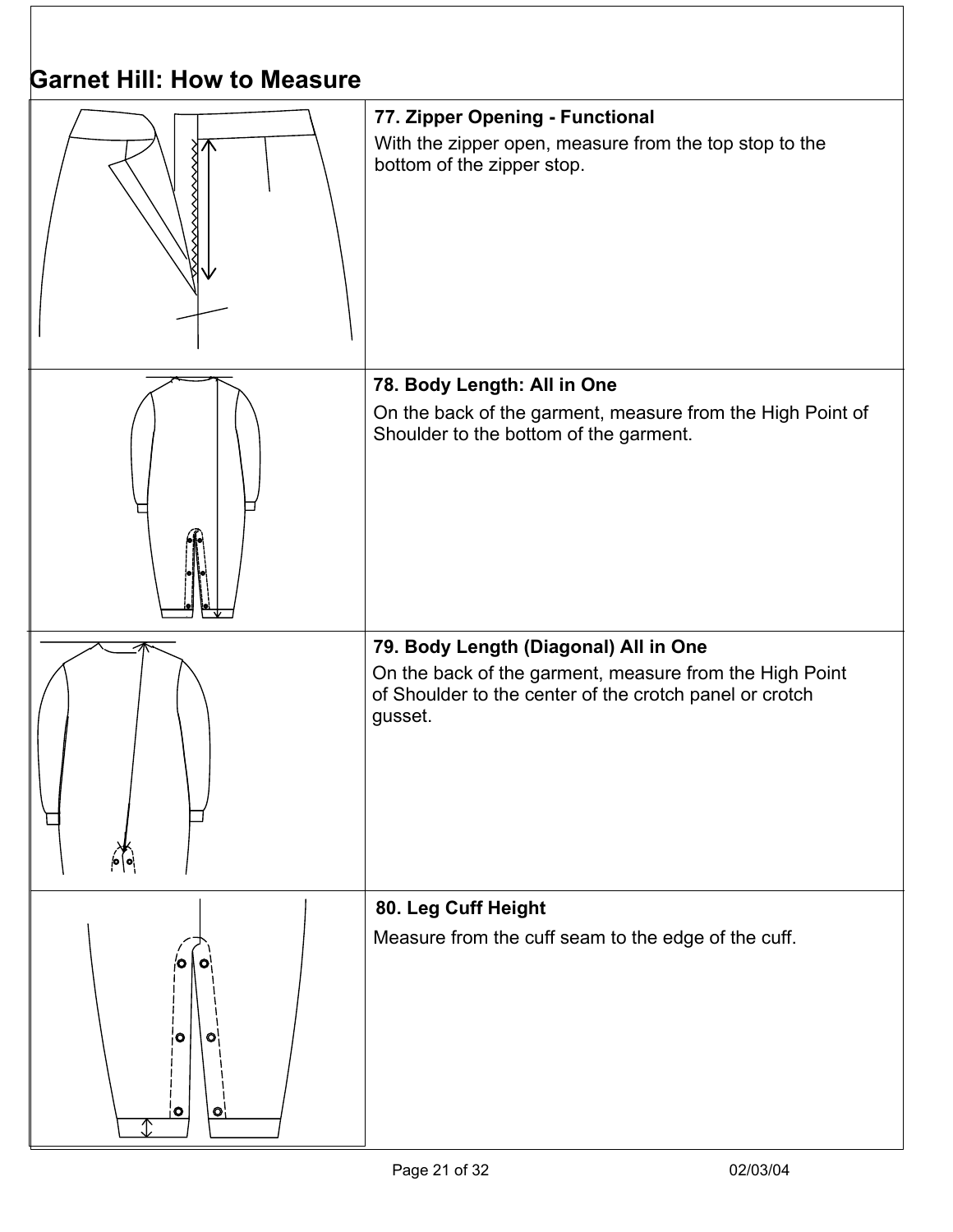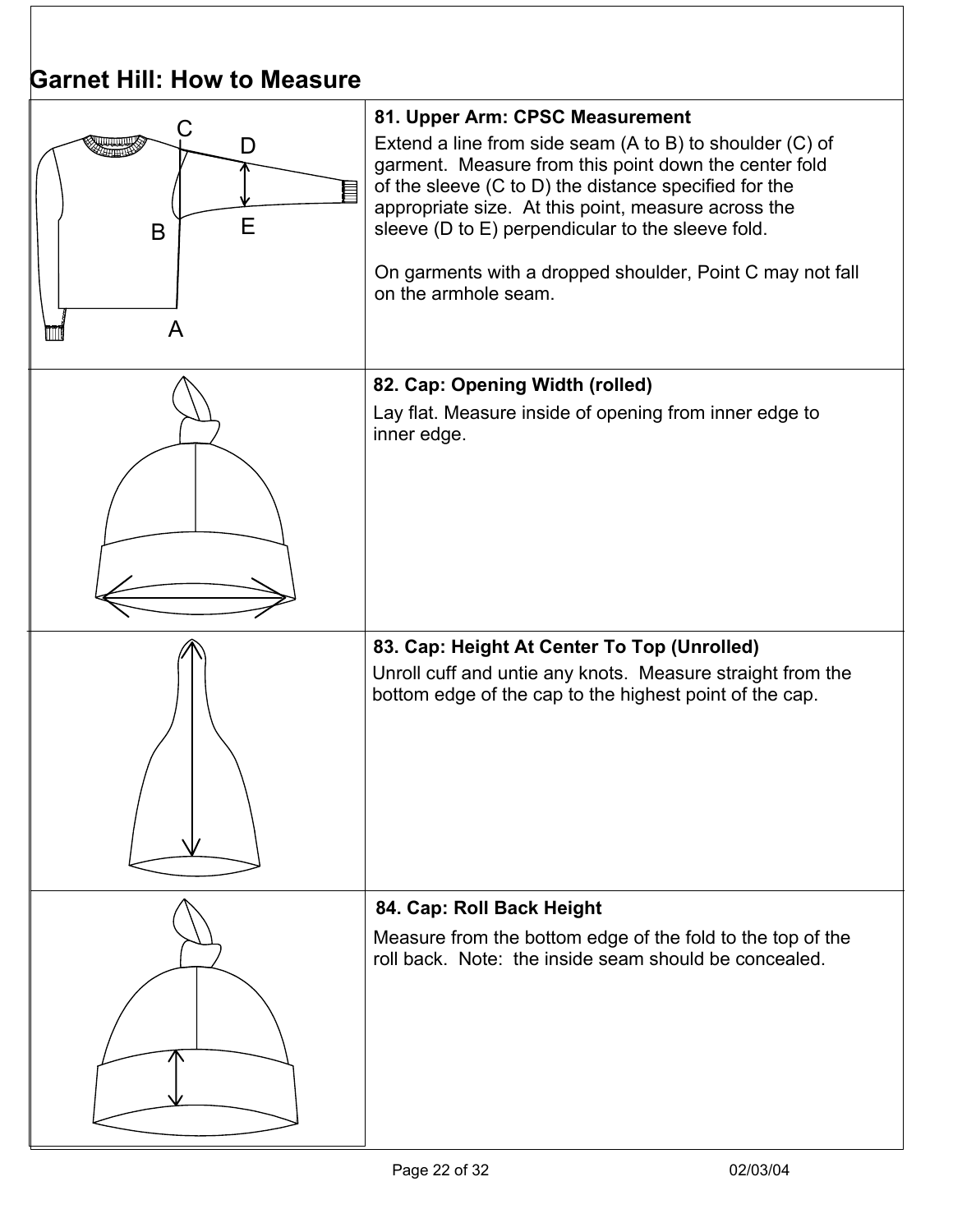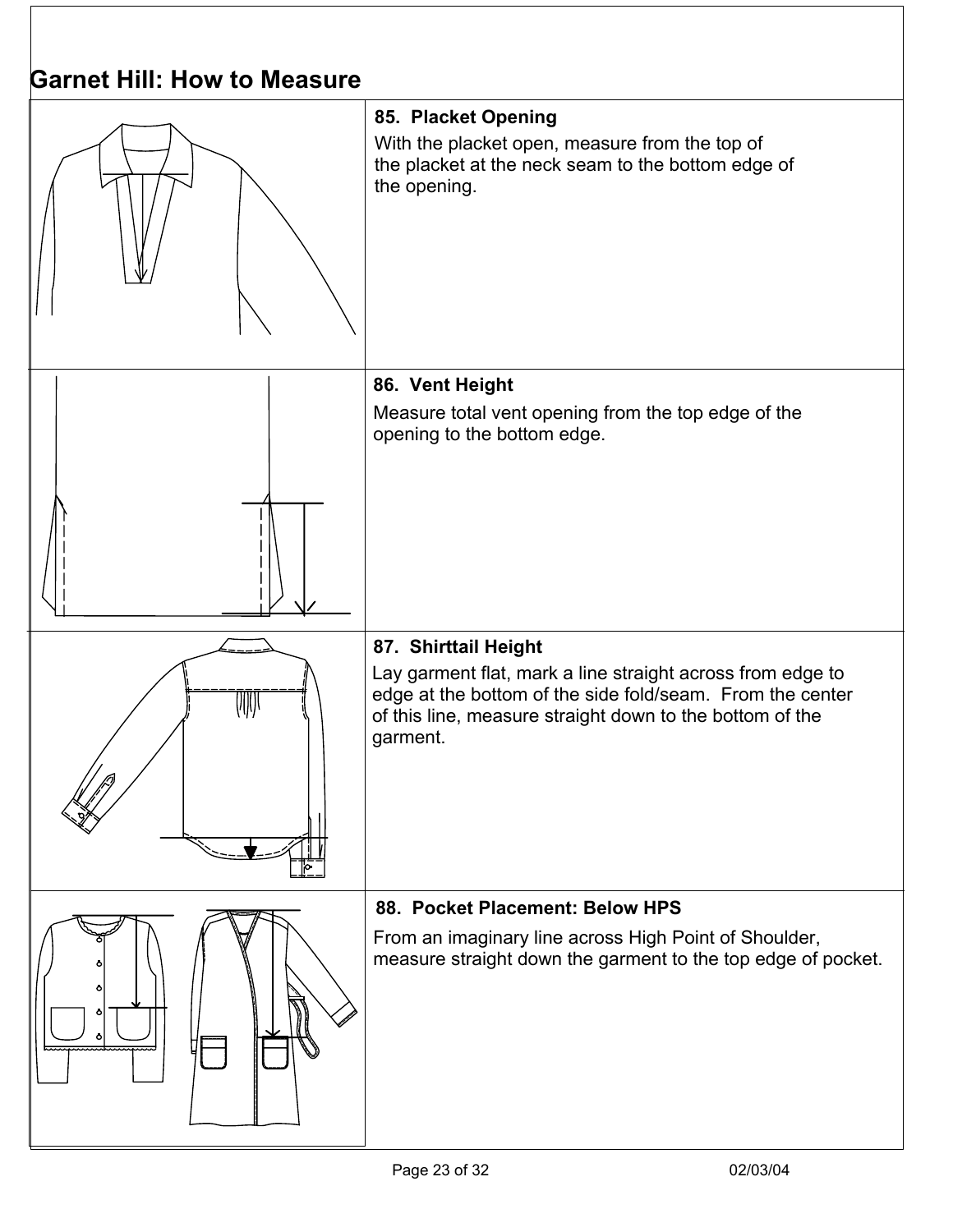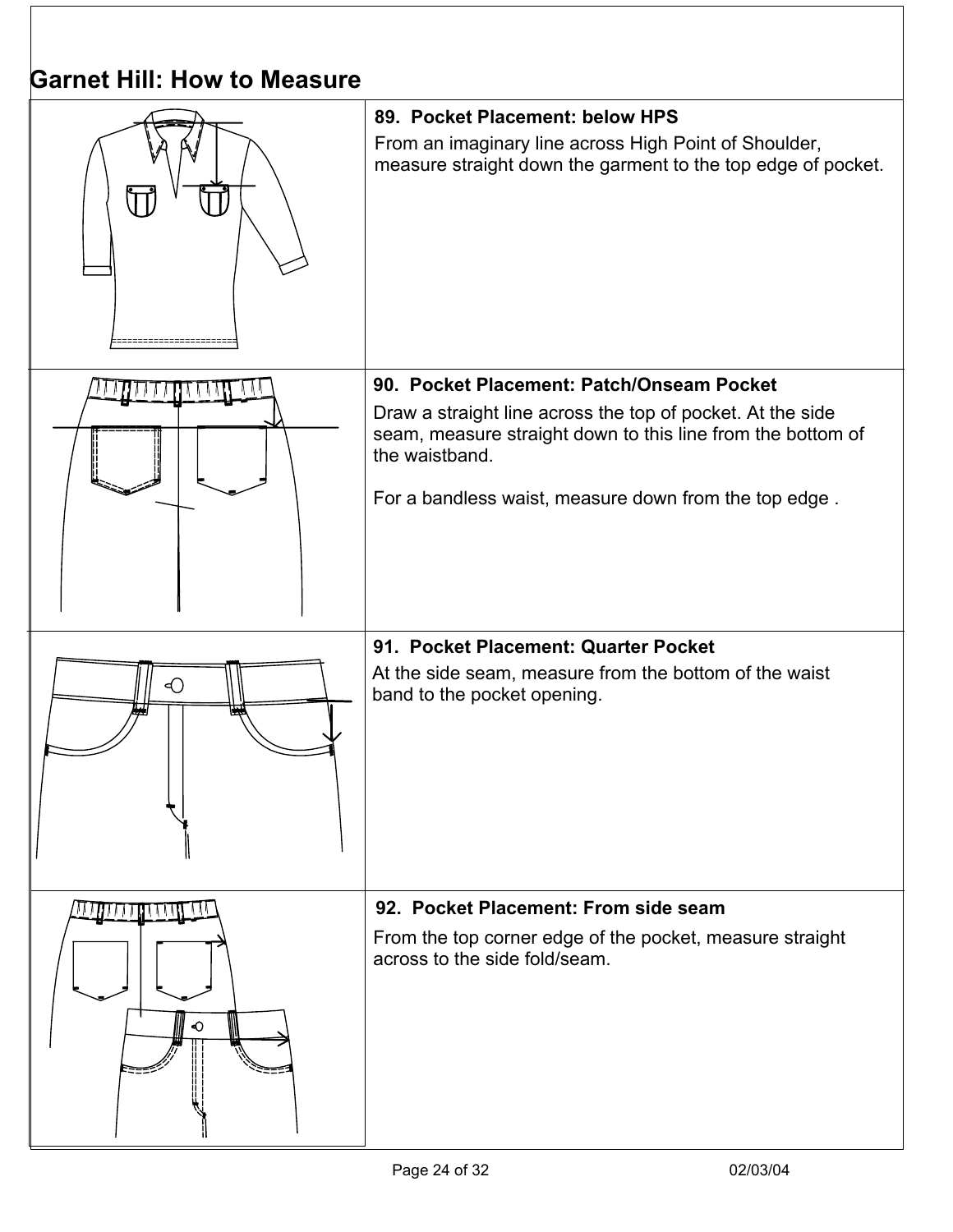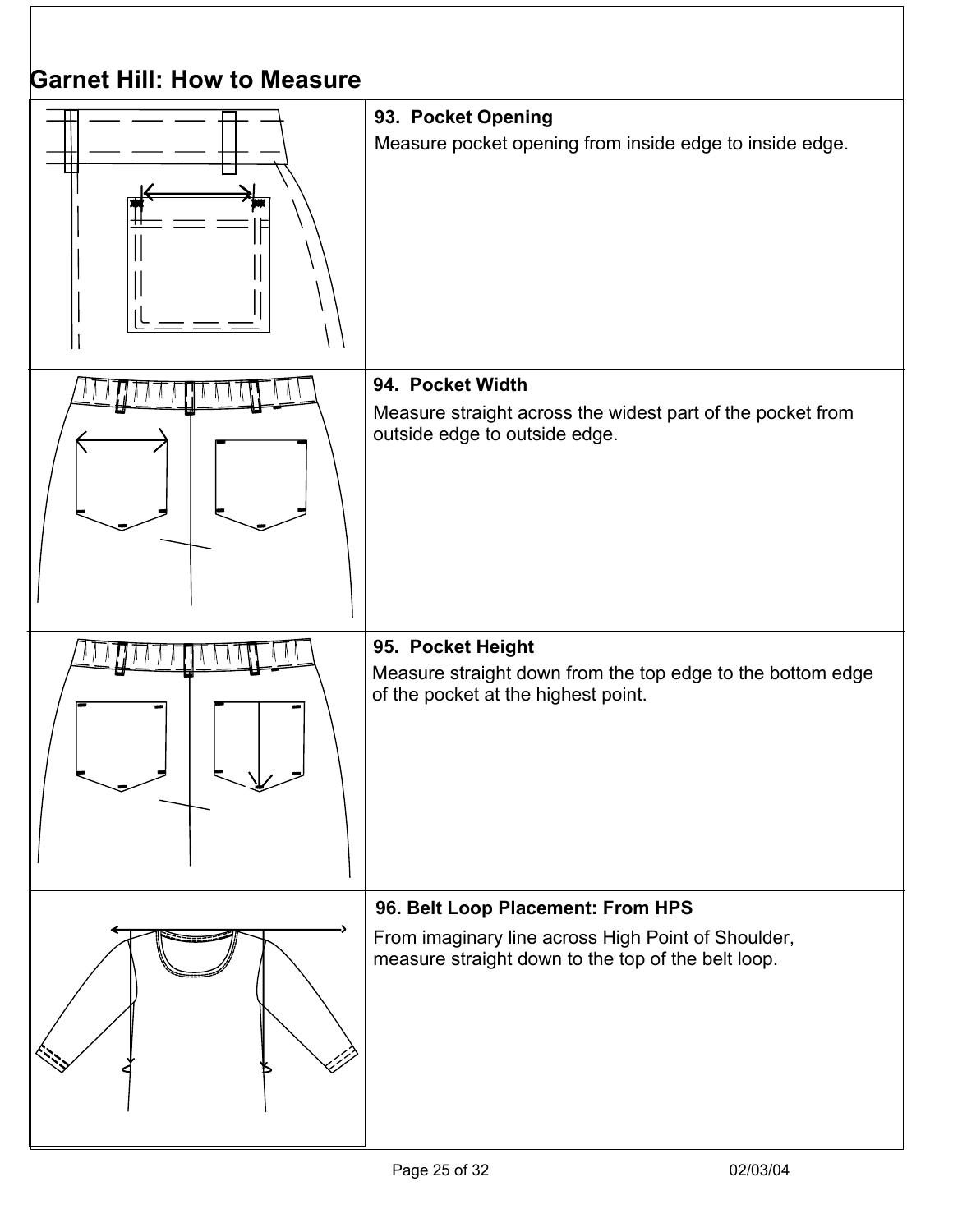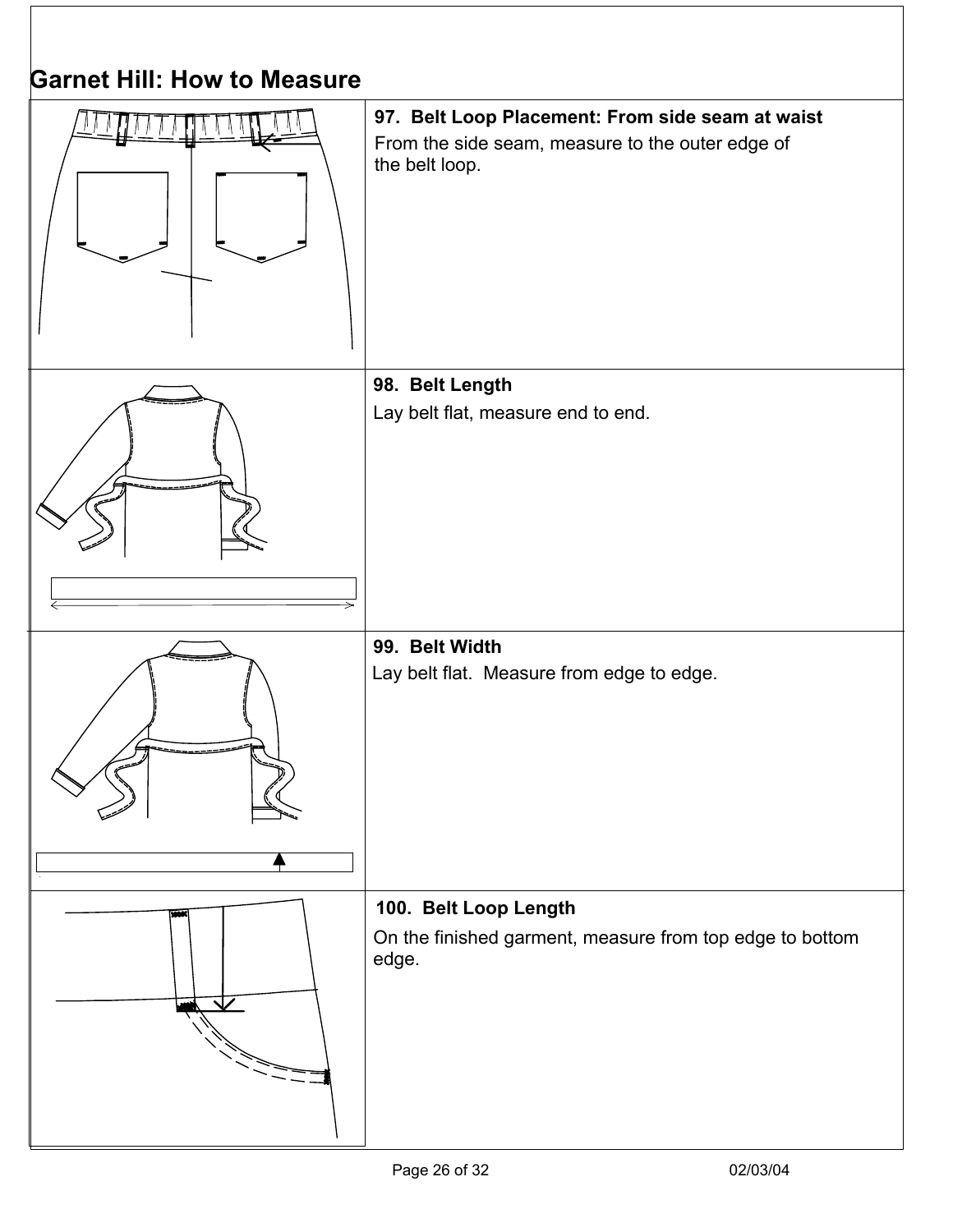| <b>Darnet Hill: How to Measure</b> |                                                                                                                                    |
|------------------------------------|------------------------------------------------------------------------------------------------------------------------------------|
|                                    | 101. Belt Loop Width<br>On the finished garment, measure from side edge to side<br>edge.                                           |
| $\circ$<br>$\bigcirc$              | 102. Bib Height at center front<br>At center of bib, measure from the top edge to the<br>bib seam.                                 |
|                                    | 103. Girth (Day Bra - Pullover Styles)<br>Measure straight across the bottom of the bra from inside<br>edge to inside edge.        |
|                                    | 104. Girth: Bra (Fastening styles)<br>Lay garment flat. Measure total length from end to end<br>along bottom edge. Do not stretch. |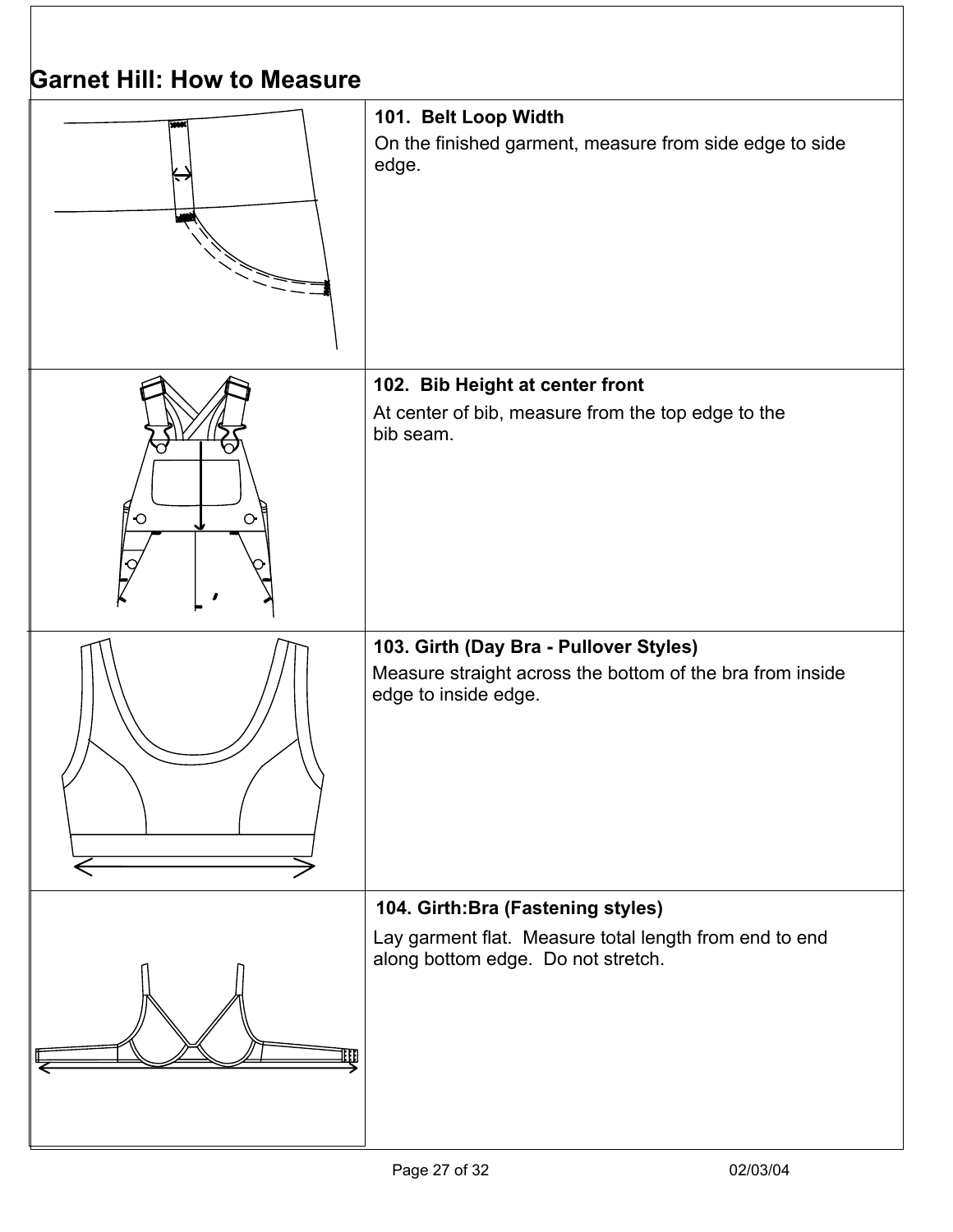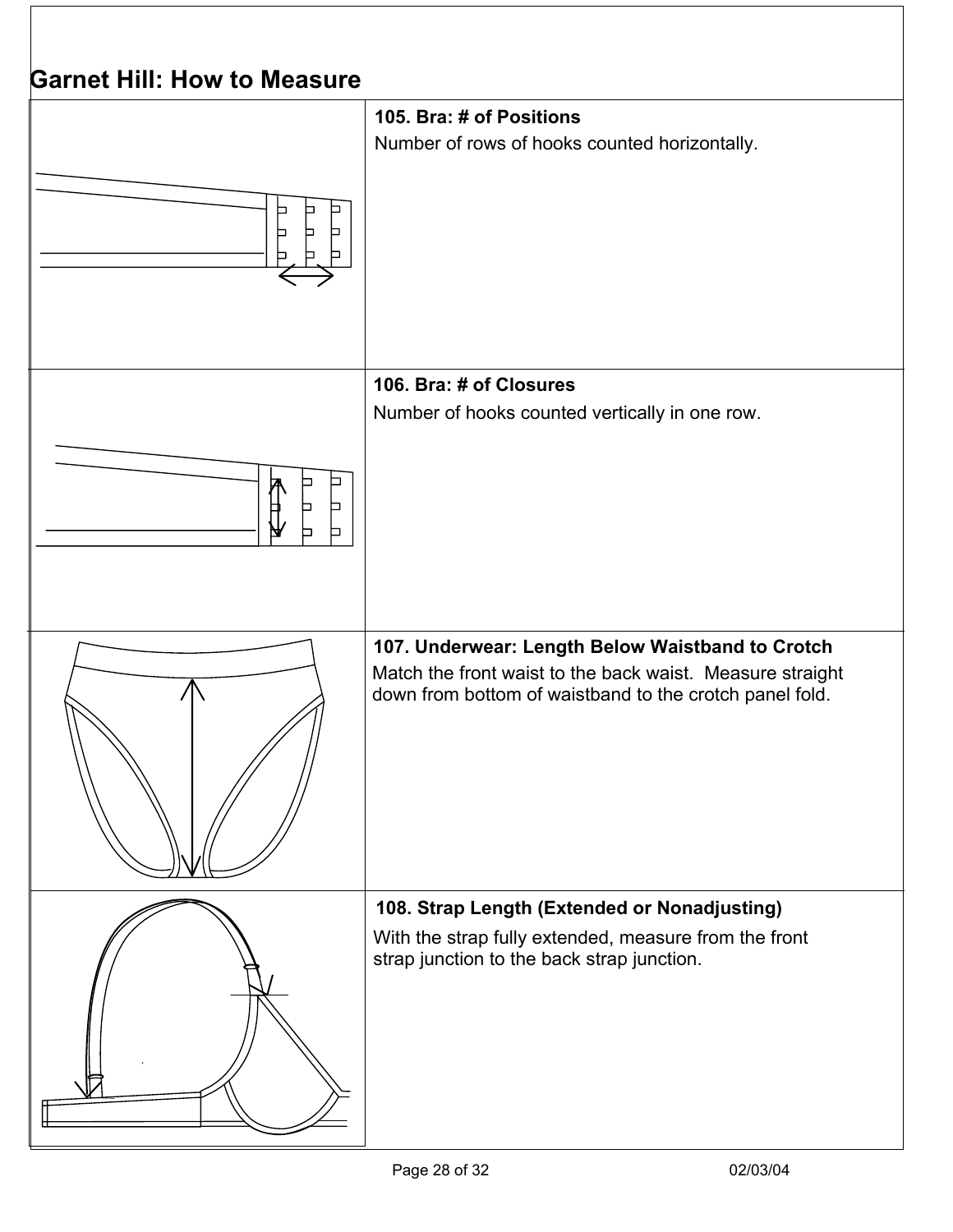| Garnet Hill: How to Measure |                                                                                                                                                                     |
|-----------------------------|---------------------------------------------------------------------------------------------------------------------------------------------------------------------|
|                             | 109. Underwear: Leg Opening<br>Match the front waist to the back waist. Measure straight<br>across the leg opening from edge to edge.                               |
|                             | 110. Underwear: Crotch Panel Width                                                                                                                                  |
|                             | Match front waist to back waist. Measure from the edge<br>of the leg opening to the edge of the leg opening along<br>the crotch panel fold.                         |
|                             | 111. Underwear: Outseam<br>Match front waist to back waist. Measure from below<br>the waistband to the top of the leg opening following the<br>contour of the fold. |
|                             | 112. Underwear: Crotch Panel Length                                                                                                                                 |
|                             | Measure the length of the crotch panel from the<br>center front seam to the center back seam.                                                                       |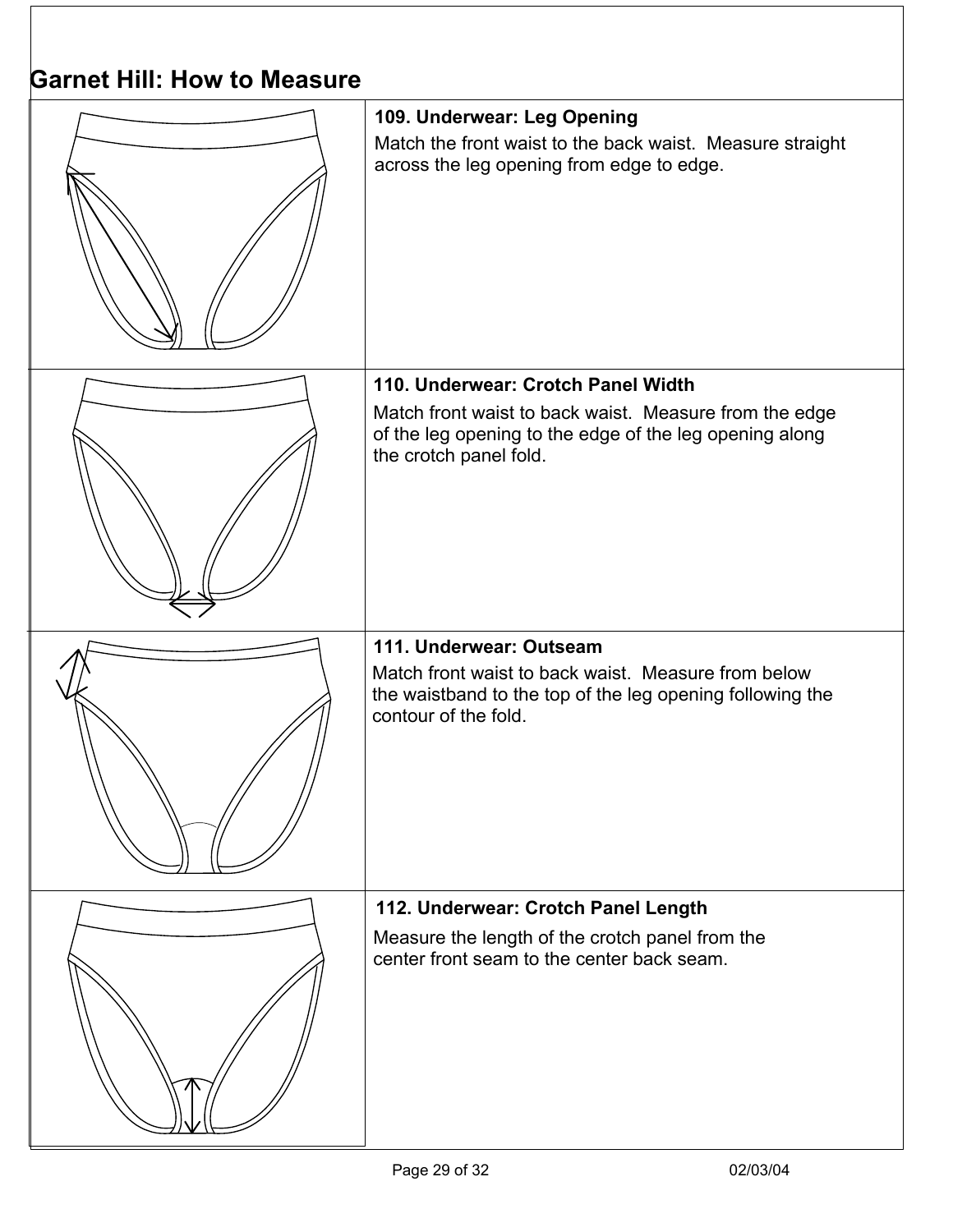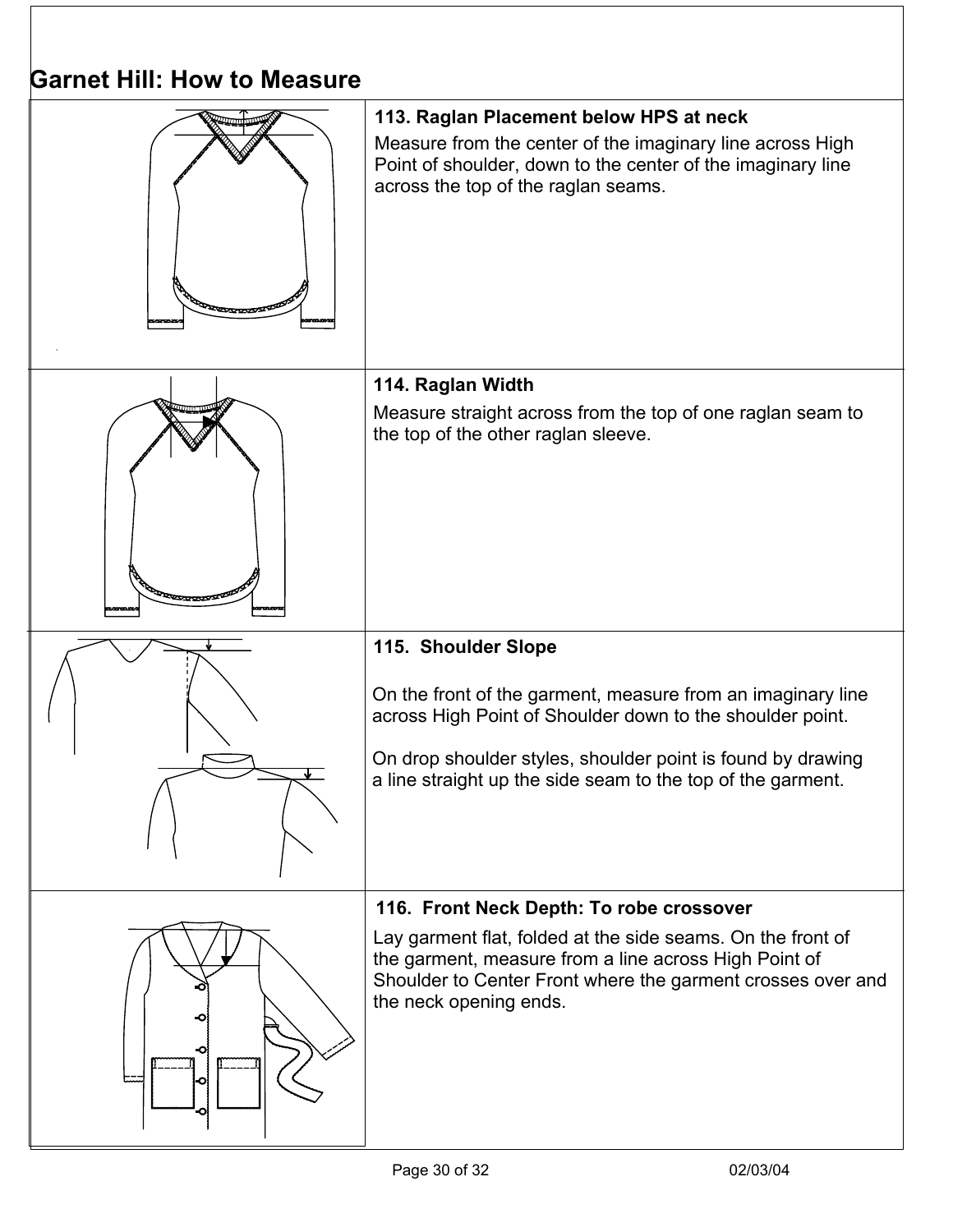